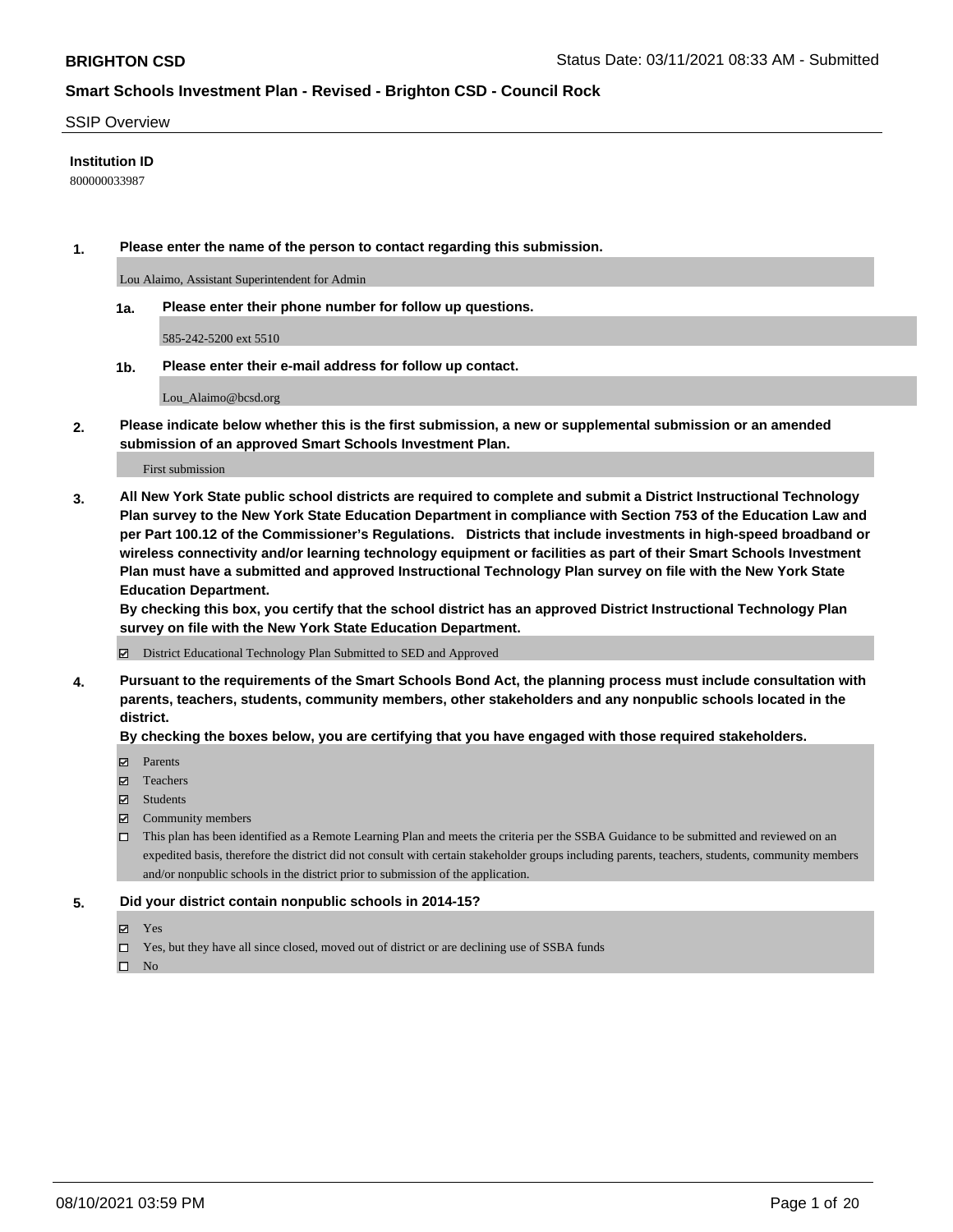#### SSIP Overview

**6. Certify that the following required steps have taken place by checking the boxes below:**

- The district developed and the school board approved a preliminary Smart Schools Investment Plan.
- The preliminary plan was posted on the district website for at least 30 days. The district included an address to which any written comments on the plan should be sent.
- $\boxtimes$  The school board conducted a hearing that enabled stakeholders to respond to the preliminary plan. This hearing may have occured as part of a normal Board meeting, but adequate notice of the event must have been provided through local media and the district website for at least two weeks prior to the meeting.
- The district prepared a final plan for school board approval and such plan has been approved by the school board.
- $\boxtimes$  The final proposed plan that has been submitted has been posted on the district's website.
- This Plan has been identified as a Remote Learning Plan and meets the criteria per the SSBA Guidance to be submitted and reviewed on an expedited basis, therefore this plan has not met certain stakeholder engagement requirements including, consulting with nonpublic schools in advance of plan submission, having the school board conduct a hearing on the plan and/or posting the plan to the district website for a minimum of 30 days. This district will post the Remote Learning Plan to the district's website upon submission of the application.
- **6a. Please upload the proposed Smart Schools Investment Plan (SSIP) that was posted on the district's website, along with any supporting materials. Note that this should be different than your recently submitted Educational Technology Survey. The Final SSIP, as approved by the School Board, should also be posted on the website and remain there during the course of the projects contained therein.**

Project Scope and Ref to SSIP.pdf

**6b. Enter the webpage address where the final Smart Schools Investment Plan is posted. The Plan should remain posted for the life of the included projects.**

https://www.bcsd.org/Page/641

**7. Please enter an estimate of the total number of students and staff that will benefit from this Smart Schools Investment Plan based on the cumulative projects submitted to date.**

900

**8. An LEA/School District may partner with one or more other LEA/School Districts to form a consortium to pool Smart Schools Bond Act funds for a project that meets all other Smart School Bond Act requirements. Each school district participating in the consortium will need to file an approved Smart Schools Investment Plan for the project and submit a signed Memorandum of Understanding that sets forth the details of the consortium including the roles of each respective district.**

 $\Box$  The district plans to participate in a consortium to partner with other school district(s) to implement a Smart Schools project.

**9. Please enter the name and 6-digit SED Code for each LEA/School District participating in the Consortium.**

| <b>Partner LEA/District</b> | <b>ISED BEDS Code</b> |
|-----------------------------|-----------------------|
| (No Response)               | (No Response)         |

**10. Please upload a signed Memorandum of Understanding with all of the participating Consortium partners.**

(No Response)

**11. Your district's Smart Schools Bond Act Allocation is:**

\$1,078,318

**12. Final 2014-15 BEDS Enrollment to calculate Nonpublic Sharing Requirement**

|            | <b>Public Enrollment</b> | l Nonpublic Enrollment | Total Enrollment | l Nonpublic Percentage |
|------------|--------------------------|------------------------|------------------|------------------------|
| Enrollment | 3.511                    | 2.134                  | 5.645.00         | 37.80                  |

**13. This table compares each category budget total, as entered in that category's page, to the total expenditures listed in the category's expenditure table. Any discrepancies between the two must be resolved before submission.**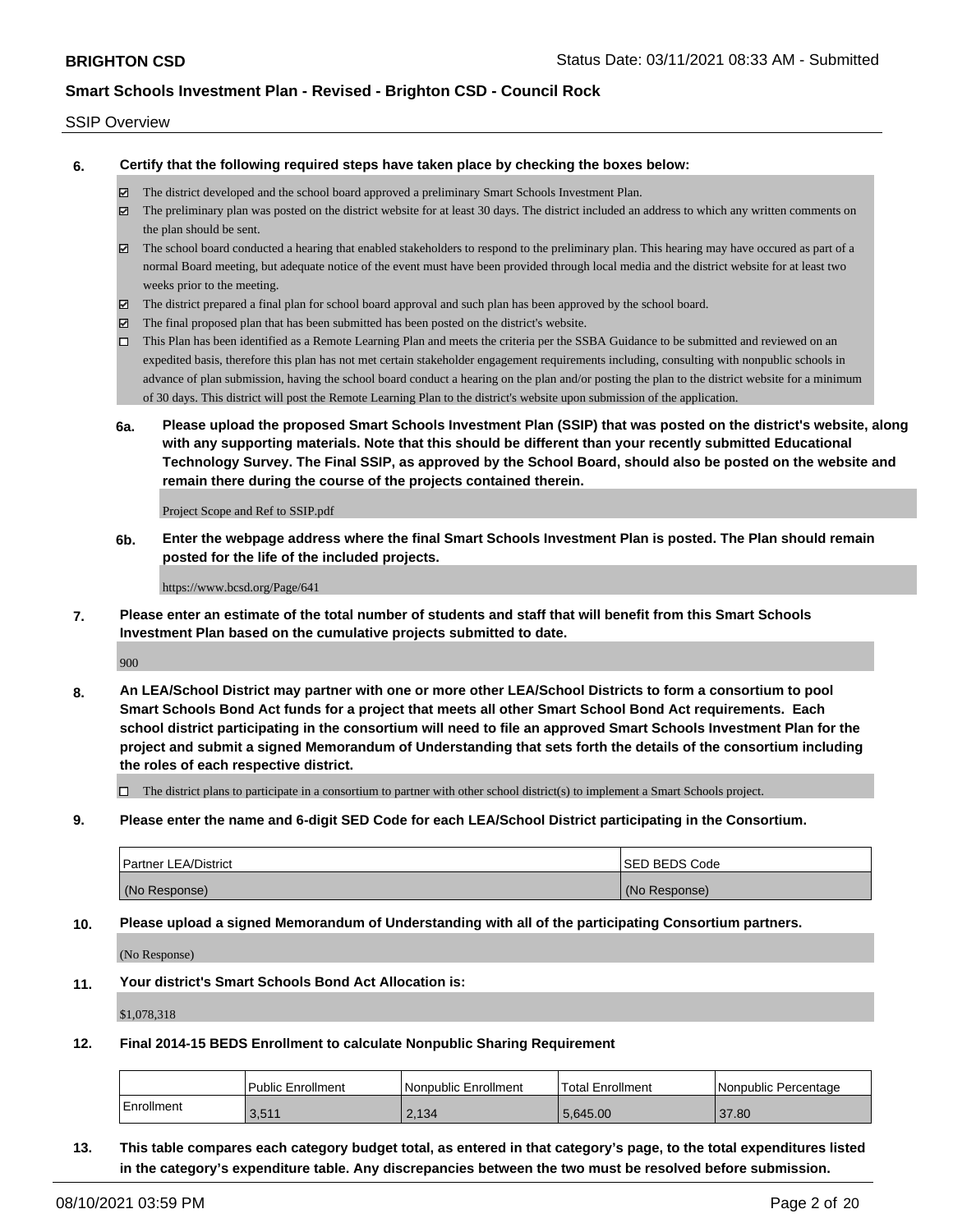# SSIP Overview

|                                                 | <b>Sub-Allocations</b> | <b>Expenditure Totals</b> | Difference |
|-------------------------------------------------|------------------------|---------------------------|------------|
| <b>School Connectivity</b>                      | 531,910.00             | 531,910.00                | 0.00       |
| <b>Connectivity Projects for</b><br>Communities | 0.00                   | 0.00                      | 0.00       |
| Classroom Technology                            | 0.00                   | 0.00                      | 0.00       |
| Pre-Kindergarten Classrooms                     | 0.00                   | 0.00                      | 0.00       |
| Replace Transportable<br>Classrooms             | 0.00                   | 0.00                      | 0.00       |
| <b>High-Tech Security Features</b>              | 332,228.00             | 332,228.00                | 0.00       |
| Nonpublic Loan                                  | 0.00                   | 0.00                      | 0.00       |
| Totals:                                         | 864,138                | 864,138                   | 0          |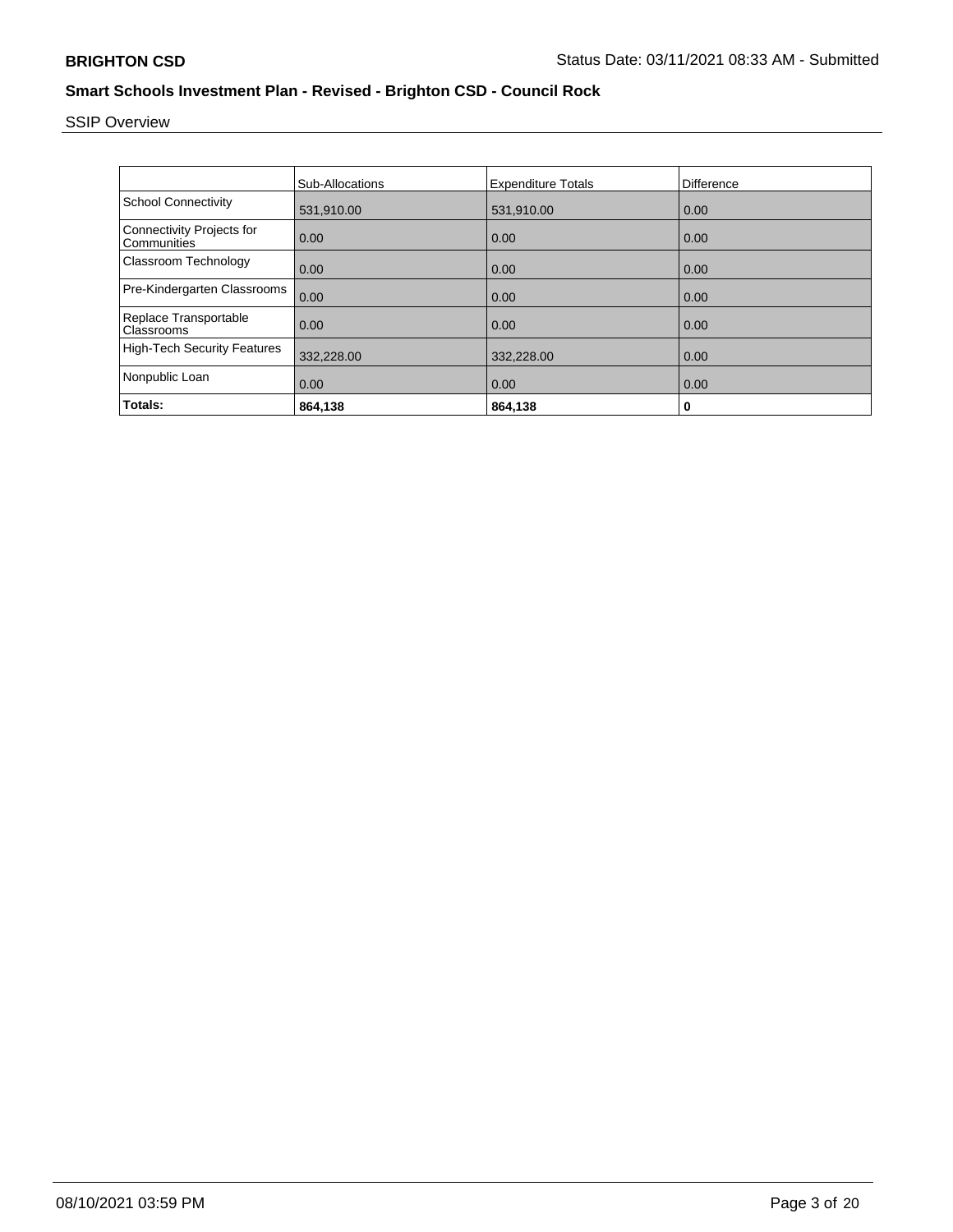School Connectivity

- **1. In order for students and faculty to receive the maximum benefit from the technology made available under the Smart Schools Bond Act, their school buildings must possess sufficient connectivity infrastructure to ensure that devices can be used during the school day. Smart Schools Investment Plans must demonstrate that:**
	- **• sufficient infrastructure that meets the Federal Communications Commission's 100 Mbps per 1,000 students standard currently exists in the buildings where new devices will be deployed, or**
	- **• is a planned use of a portion of Smart Schools Bond Act funds, or**
	- **• is under development through another funding source.**

**Smart Schools Bond Act funds used for technology infrastructure or classroom technology investments must increase the number of school buildings that meet or exceed the minimum speed standard of 100 Mbps per 1,000 students and staff within 12 months. This standard may be met on either a contracted 24/7 firm service or a "burstable" capability. If the standard is met under the burstable criteria, it must be:**

**1. Specifically codified in a service contract with a provider, and**

**2. Guaranteed to be available to all students and devices as needed, particularly during periods of high demand, such as computer-based testing (CBT) periods.**

### **Please describe how your district already meets or is planning to meet this standard within 12 months of plan submission.**

The District's current standard equates to 1Gbs going to each drop/wireless access point, district-wide In between data closets and data centers the district standard is 10Gbs and the connection to the internet through Monroe 1 BOCES (third party service provider) is 10Gbs. The goal of this project is utilize the SMART Schools bond to meet or exceed this standard in the new addition to Council Rock Primary School built to accommodate full-day kindergarten and the expansion of the K-2 primary school.

- **1a. If a district believes that it will be impossible to meet this standard within 12 months, it may apply for a waiver of this requirement, as described on the Smart Schools website. The waiver must be filed and approved by SED prior to submitting this survey.**
	- $\Box$  By checking this box, you are certifying that the school district has an approved waiver of this requirement on file with the New York State Education Department.
- **2. Connectivity Speed Calculator (Required). If the district currently meets the required speed, enter "Currently Met" in the last box: Expected Date When Required Speed Will be Met.**

|                         | l Number of     | Required Speed | Current Speed in | Expected Speed | <b>Expected Date</b>                 |
|-------------------------|-----------------|----------------|------------------|----------------|--------------------------------------|
|                         | <b>Students</b> | l in Mbps      | <b>Mbps</b>      | to be Attained | When Required                        |
|                         |                 |                |                  |                | Within 12 Months 1Speed Will be Met1 |
| <b>Calculated Speed</b> | 3.500           | 350.00         | 10000            | 10000          | Currently met.                       |

### **3. Describe how you intend to use Smart Schools Bond Act funds for high-speed broadband and/or wireless connectivity projects in school buildings.**

The District will be constructing 12 general education classrooms, 2 special education classrooms, and will be expanding the cafeteria into a cafetorium into to transition from a half-day kindergarten program into a full day kindergarten program. Utilizing the SMART School Bond will allow the District to duplicate the district's current connectively and internet access standards. **This will include the installation of network access infrastructure including, LAN fiber backbone, LAN distribution switch and 24 new switches. In addition, within the newly constructed wing, there will be 244 LAN data drops installed.**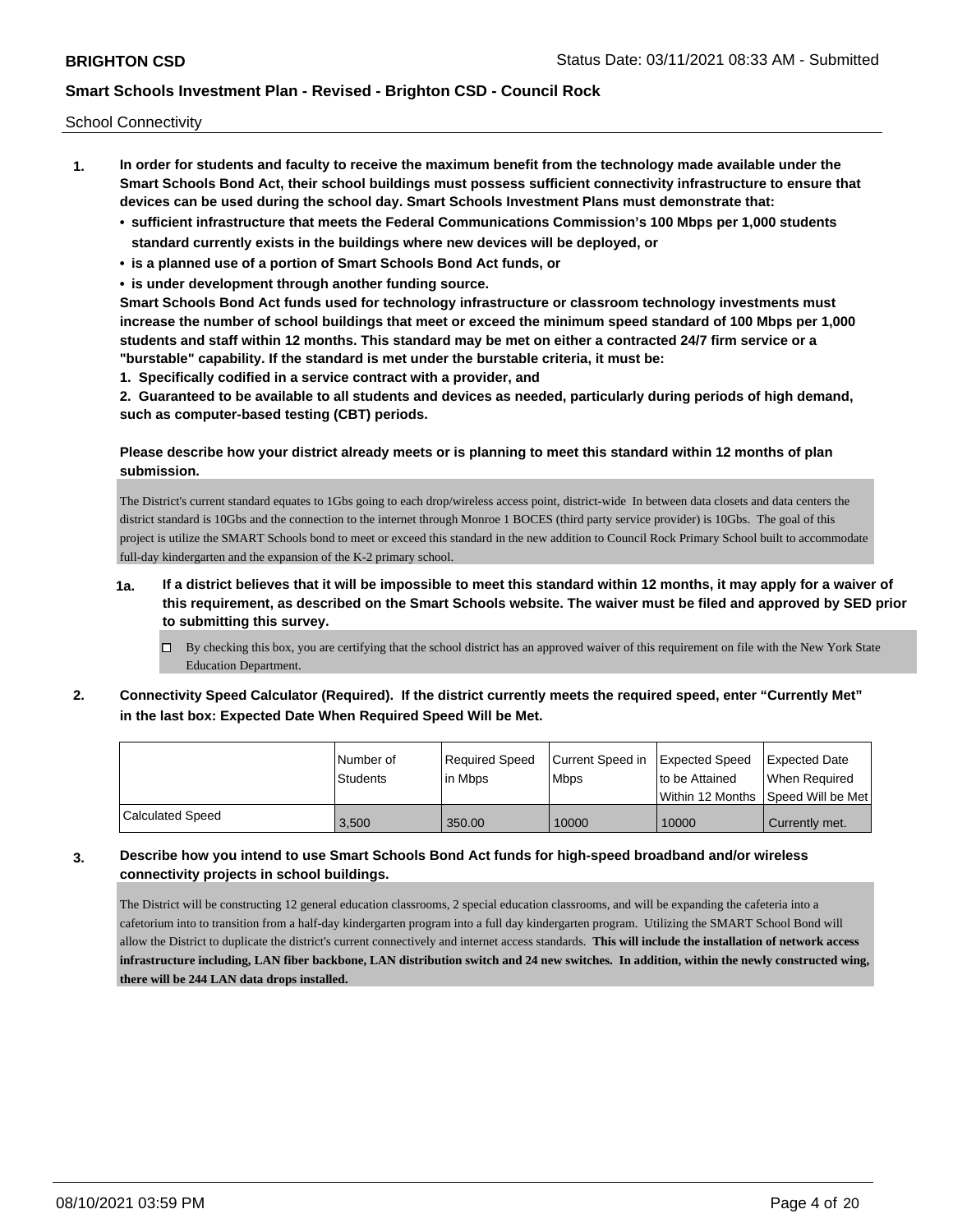School Connectivity

**4. Describe the linkage between the district's District Instructional Technology Plan and how the proposed projects will improve teaching and learning. (There should be a link between your response to this question and your responses to Question 1 in Section IV - NYSED Initiatives Alignment: "Explain how the district use of instructional technology will serve as a part of a comprehensive and sustained effort to support rigorous academic standards attainment and performance improvement for students."** 

#### **Your answer should also align with your answers to the questions in Section II - Strategic Technology Planning and the associated Action Steps in Section III - Action Plan.)**

Below is the what is included in the District's Technology Plan related to use of digital connectivity. Highlighted are the excerpt that rely on robust connectivity that the current infrastructure achieves. The goal of utilizing the SMART Schools Bond is to maintain this standard with the expansion of Council Rock Primary School in order to accommodate a full day kindergarten program.

Our computer curriculum of the past has evolved into the K-12 Information Technology curriculum of today. The emphasis has shifted from the computer itself, to what the many tools of technology can do to support the learning process. Throughout the district's technology plan, specific examples of a preferred state of technology use are included for each building. These include, but are not limited to the following. 1. demonstrate creative thinking, construct knowledge, and develop innovative products and processes using technology. 2. use digital media and environments to communicate and work collaboratively, including at a distance, to support individual learning and contribute to the learning of others. 3. apply digital tools to gather, evaluate, and use information. 4. use critical thinking skills to plan and conduct research, manage projects, solve problems, and make informed decisions using appropriate digital tools and resources. 5. understand human, cultural, and societal issues related to technology and practice legal and ethical behavior. 6. demonstrate a sound understanding of technology concepts, systems, and operations. ISTE NETS- S (2007) Devices and capabilities, which include, but are not limited to, the following, are used to carry out the daily work of teaching and learning: • Interactive whiteboards • Tablets/iPads • Online assessment • Support for personal devices • Web based applications •Ubiquitous wireless access

**5. If the district wishes to have students and staff access the Internet from wireless devices within the school building, or in close proximity to it, it must first ensure that it has a robust Wi-Fi network in place that has sufficient bandwidth to meet user demand.**

#### **Please describe how you have quantified this demand and how you plan to meet this demand.**

Currently, the high school, middle school, and central office have the newest Aruba access points (802.11 Wave 2) with gigabit connections to each. The district owned wireless devices are setup to prefer the 5 Ghz band via a secured connection. The District has 3 redundant controllers managing them via Aruba's AirWave and ClearPass. The District's plan is to replace the Cisco access points in our primary and elementary schools in the using capital dollars already earnmark in capital reserve funds to match the performance and functionality to that of the secondary schools. Currently, 80% of the district's instructional space has wireless coverage.

At the completion of the Council Rock project, utilizing capital reserve dollars, Council Rock Primary School will have 100% wireless coverage in instructional spaces.

**6. Smart Schools plans with any expenditures in the School Connectivity category require a project number from the Office of Facilities Planning. Districts must submit an SSBA LOI and receive project numbers prior to submitting the SSIP. As indicated on the LOI, some projects may be eligible for a streamlined review and will not require a building permit.**

**Please indicate on a separate row each project number given to you by the Office of Facilities Planning.**

| <b>Project Number</b> |  |
|-----------------------|--|
| 260<br>01060004020    |  |

**7. Certain high-tech security and connectivity infrastructure projects may be eligible for an expedited review process as determined by the Office of Facilities Planning.**

#### **Was your project deemed eligible for streamlined review?**

No

**8. Include the name and license number of the architect or engineer of record.**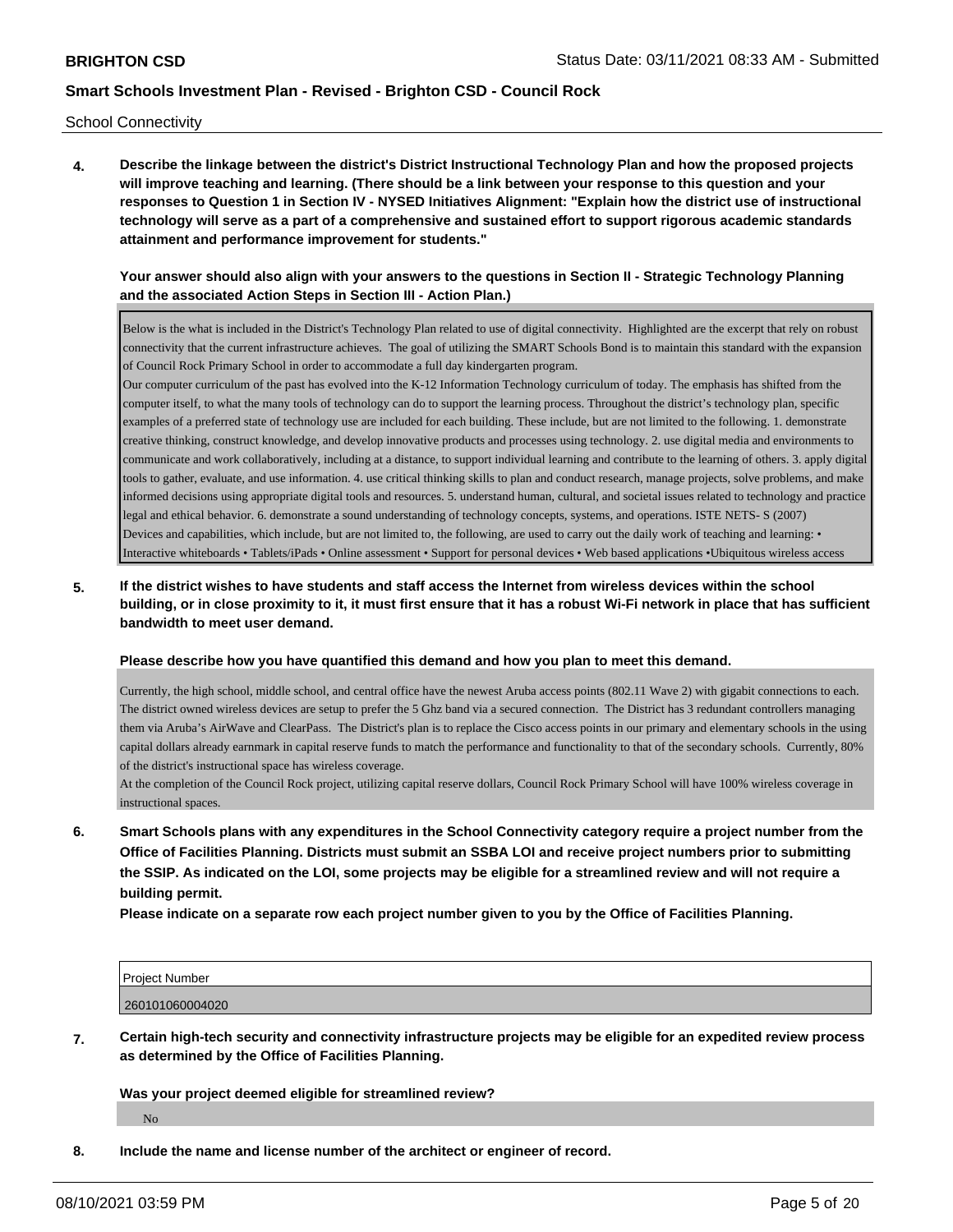School Connectivity

| Name            | License Number |
|-----------------|----------------|
| Joseph Kosiorek | 30219274       |

#### **9. Public Expenditures – Loanable (Counts toward the nonpublic loan calculation)**

| Select the allowable expenditure type.<br>Repeat to add another item under each type. | <b>PUBLIC</b> Items to be<br>Purchased | Quantity  | Cost Per Item | <b>Total Cost</b> |
|---------------------------------------------------------------------------------------|----------------------------------------|-----------|---------------|-------------------|
| (No Response)                                                                         | (No Response)                          | (No       | l (No         | 0.00              |
|                                                                                       |                                        | Response) | Response)     |                   |
|                                                                                       |                                        | 0         | 0.00          |                   |

### **10. Public Expenditures – Non-Loanable (Does not count toward nonpublic loan calculation)**

| Select the allowable expenditure<br>type. | <b>PUBLIC</b> Items to be purchased                        | Quantity | Cost per Item | <b>Total Cost</b> |
|-------------------------------------------|------------------------------------------------------------|----------|---------------|-------------------|
| Repeat to add another item under          |                                                            |          |               |                   |
| each type.                                |                                                            |          |               |                   |
| <b>Connections/Components</b>             | <b>LAN Fiber Backbone</b>                                  | 25       | 16,250.00     | 406,250.00        |
| <b>Connections/Components</b>             | LAN data drops: UTP cat 6A with 15<br>year channelwarranty | 244      | 515.00        | 125,660.00        |
|                                           |                                                            | 269      | 16,765.00     | 531,910           |

#### **11. Final 2014-15 BEDS Enrollment to calculate Nonpublic Sharing Requirement (no changes allowed.)**

|            | Public Enrollment | Nonpublic Enrollment | Total Enrollment | I Nonpublic Percentage |
|------------|-------------------|----------------------|------------------|------------------------|
| Enrollment | 3,511             | 2,134                | 5,645.00         | 37.80                  |

#### **12. Total Public Budget - Loanable (Counts toward the nonpublic loan calculation)**

|                                               | <b>Public Allocations</b> | <b>Estimated Nonpublic Loan</b><br>Amount | <b>Estimated Total Sub-Allocations</b> |
|-----------------------------------------------|---------------------------|-------------------------------------------|----------------------------------------|
| Network/Access Costs                          | 0.00                      | 0.00                                      | 0.00                                   |
| School Internal Connections and<br>Components | 0.00                      | 0.00                                      | 0.00                                   |
| <b>Other</b>                                  | (No Response)             | 0.00                                      | 0.00                                   |
| Totals:                                       | 0.00                      | 0                                         | 0                                      |

### **13. Total Public Budget – Non-Loanable (Does not count toward the nonpublic loan calculation)**

|                                            | Sub-<br>Allocation |
|--------------------------------------------|--------------------|
| Network/Access Costs                       | (No Response)      |
| <b>Outside Plant Costs</b>                 | (No Response)      |
| School Internal Connections and Components | 531,910.00         |
| <b>Professional Services</b>               | (No Response)      |
| Testing                                    | (No Response)      |
| <b>Other Upfront Costs</b>                 |                    |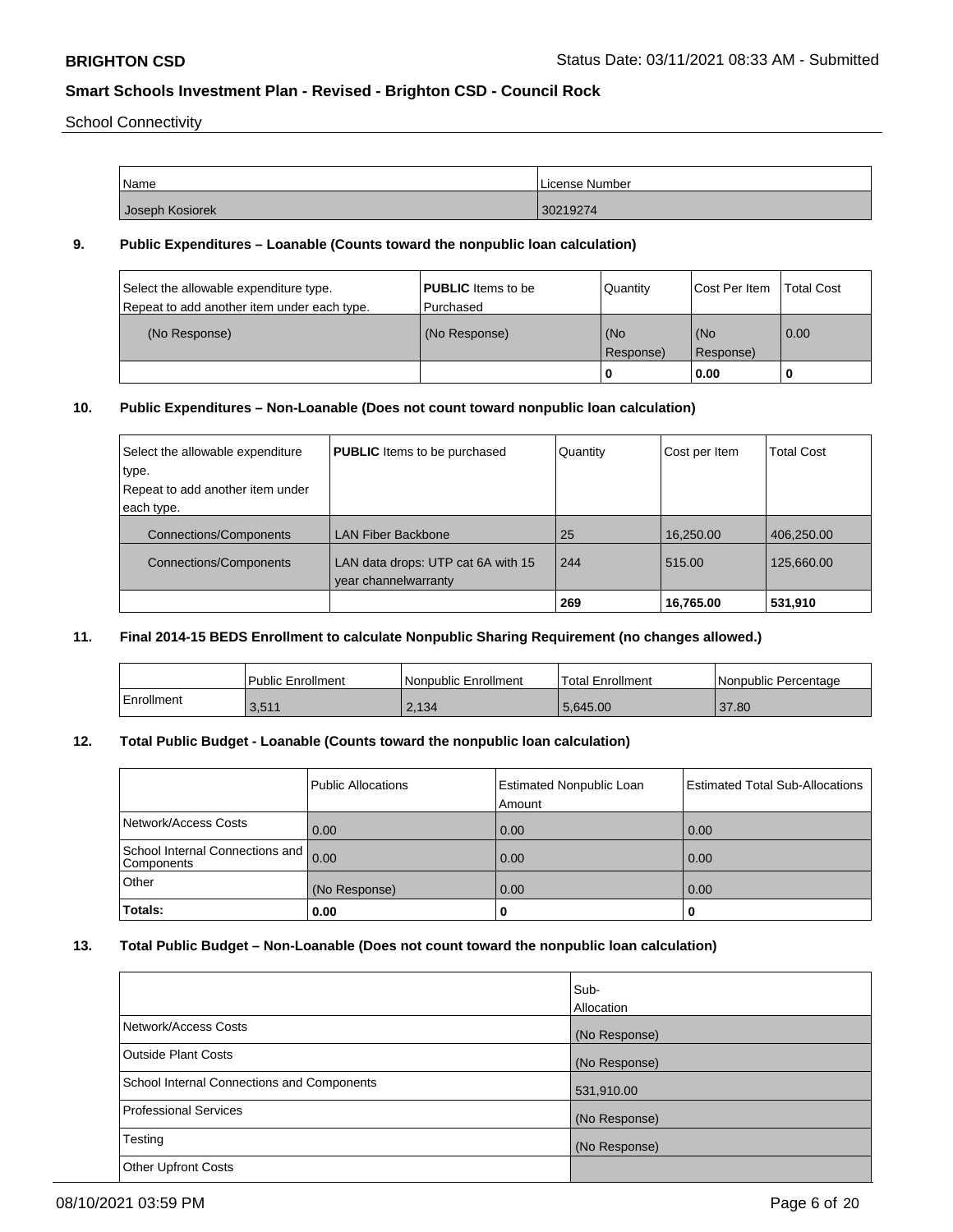School Connectivity

|                    | Sub-<br>Allocation |
|--------------------|--------------------|
|                    | (No Response)      |
| <b>Other Costs</b> | (No Response)      |
| Totals:            | 531,910.00         |

### **14. School Connectivity Totals**

|                          | Total Sub-Allocations |
|--------------------------|-----------------------|
| Total Loanable Items     | $\overline{0.00}$     |
| Total Non-Ioanable Items | 531,910.00            |
| Totals:                  | 531,910               |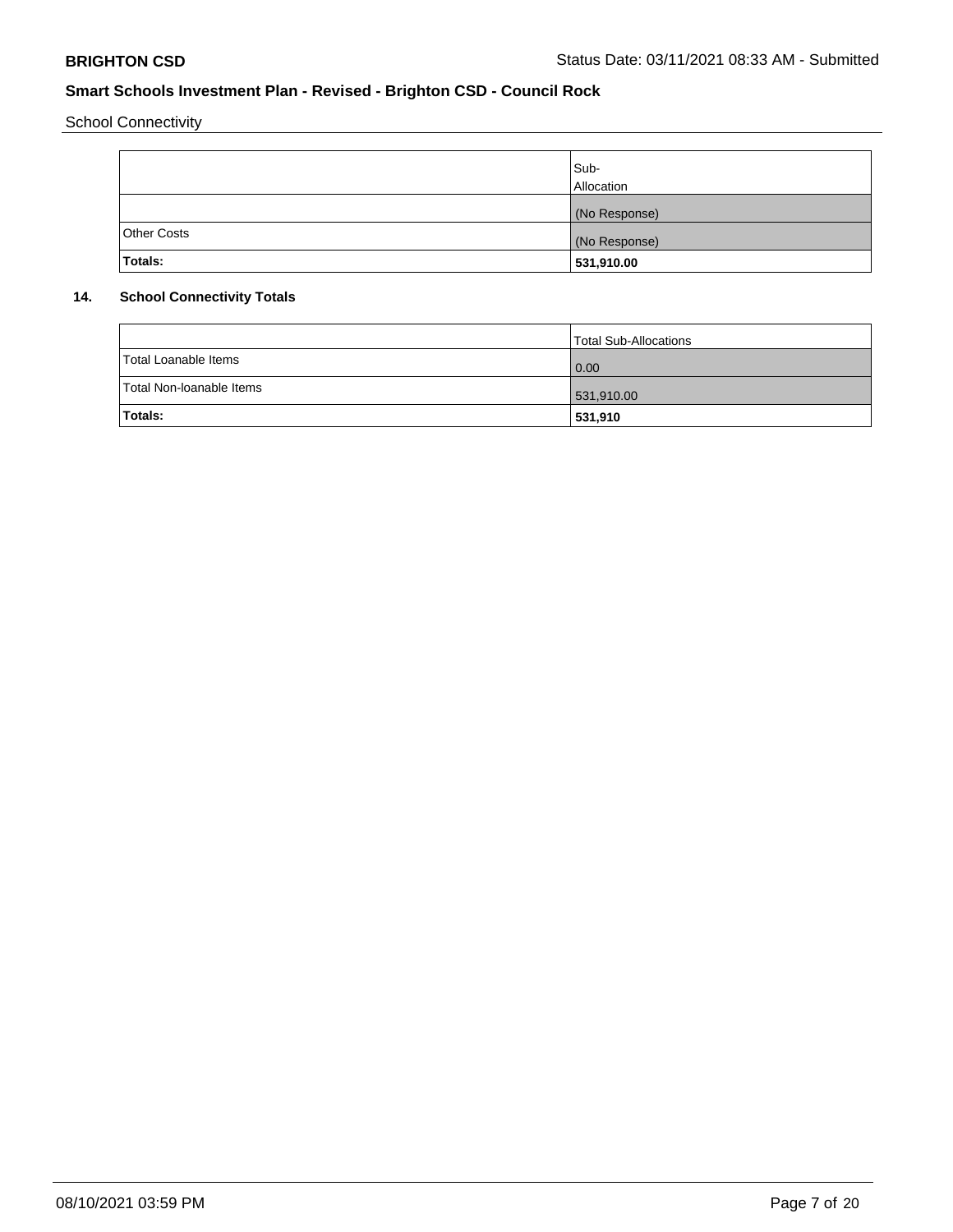Community Connectivity (Broadband and Wireless)

**1. Describe how you intend to use Smart Schools Bond Act funds for high-speed broadband and/or wireless connectivity projects in the community.**

(No Response)

**2. Please describe how the proposed project(s) will promote student achievement and increase student and/or staff access to the Internet in a manner that enhances student learning and/or instruction outside of the school day and/or school building.**

(No Response)

**3. Community connectivity projects must comply with all the necessary local building codes and regulations (building and related permits are not required prior to plan submission).**

 $\Box$  I certify that we will comply with all the necessary local building codes and regulations.

**4. Please describe the physical location of the proposed investment.**

(No Response)

**5. Please provide the initial list of partners participating in the Community Connectivity Broadband Project, along with their Federal Tax Identification (Employer Identification) number.**

| <b>Project Partners</b> | l Federal ID # |
|-------------------------|----------------|
| (No Response)           | (No Response)  |

**6. Please detail the type, quantity, per unit cost and total cost of the eligible items under each sub-category.**

| Select the allowable expenditure | Item to be purchased | Quantity      | Cost per Item | <b>Total Cost</b> |
|----------------------------------|----------------------|---------------|---------------|-------------------|
| type.                            |                      |               |               |                   |
| Repeat to add another item under |                      |               |               |                   |
| each type.                       |                      |               |               |                   |
| (No Response)                    | (No Response)        | (No Response) | (No Response) | 0.00              |
|                                  |                      | o             | 0.00          |                   |

**7. If you are submitting an allocation for Community Connectivity, complete this table.**

**Note that the calculated Total at the bottom of the table must equal the Total allocation for this category that you entered in the SSIP Overview overall budget.**

|                              | Sub-Allocation |
|------------------------------|----------------|
| Network/Access Costs         | (No Response)  |
| Outside Plant Costs          | (No Response)  |
| <b>Tower Costs</b>           | (No Response)  |
| Customer Premises Equipment  | (No Response)  |
| <b>Professional Services</b> | (No Response)  |
| Testing                      | 0.00           |
| <b>Other Upfront Costs</b>   | (No Response)  |
| <b>Other Costs</b>           | (No Response)  |
| Totals:                      | 0.00           |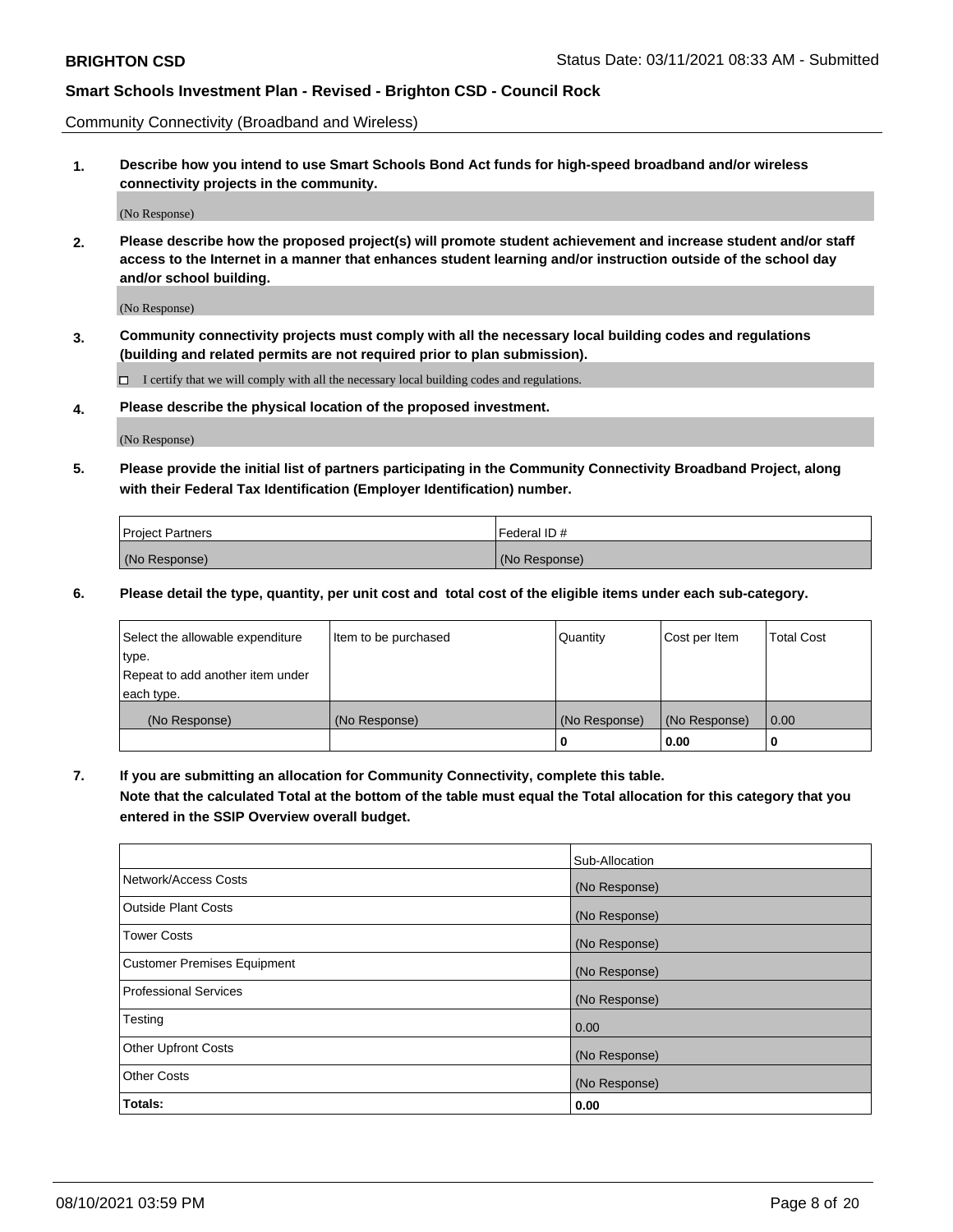#### Classroom Learning Technology

**1. In order for students and faculty to receive the maximum benefit from the technology made available under the Smart Schools Bond Act, their school buildings must possess sufficient connectivity infrastructure to ensure that devices can be used during the school day. Smart Schools Investment Plans must demonstrate that sufficient infrastructure that meets the Federal Communications Commission's 100 Mbps per 1,000 students standard currently exists in the buildings where new devices will be deployed, or is a planned use of a portion of Smart Schools Bond Act funds, or is under development through another funding source. Smart Schools Bond Act funds used for technology infrastructure or classroom technology investments must increase the number of school buildings that meet or exceed the minimum speed standard of 100 Mbps per 1,000 students and staff within 12 months. This standard may be met on either a contracted 24/7 firm service or a**

- **"burstable" capability. If the standard is met under the burstable criteria, it must be:**
- **1. Specifically codified in a service contract with a provider, and**

**2. Guaranteed to be available to all students and devices as needed, particularly during periods of high demand, such as computer-based testing (CBT) periods.**

**Please describe how your district already meets or is planning to meet this standard within 12 months of plan submission.**

(No Response)

- **1a. If a district believes that it will be impossible to meet this standard within 12 months, it may apply for a waiver of this requirement, as described on the Smart Schools website. The waiver must be filed and approved by SED prior to submitting this survey.**
	- By checking this box, you are certifying that the school district has an approved waiver of this requirement on file with the New York State Education Department.
- **2. Connectivity Speed Calculator (Required). If the district currently meets the required speed, enter "Currently Met" in the last box: Expected Date When Required Speed Will be Met.**

|                  | l Number of     | Required Speed | Current Speed in | <b>Expected Speed</b> | <b>Expected Date</b>                |
|------------------|-----------------|----------------|------------------|-----------------------|-------------------------------------|
|                  | <b>Students</b> | l in Mbps      | l Mbps           | to be Attained        | When Required                       |
|                  |                 |                |                  |                       | Within 12 Months  Speed Will be Met |
| Calculated Speed | (No Response)   | 0.00           | (No Response)    | l (No Response)       | (No Response)                       |

**3. If the district wishes to have students and staff access the Internet from wireless devices within the school building, or in close proximity to it, it must first ensure that it has a robust Wi-Fi network in place that has sufficient bandwidth to meet user demand.**

**Please describe how you have quantified this demand and how you plan to meet this demand.**

(No Response)

**4. All New York State public school districts are required to complete and submit an Instructional Technology Plan survey to the New York State Education Department in compliance with Section 753 of the Education Law and per Part 100.12 of the Commissioner's Regulations.**

**Districts that include educational technology purchases as part of their Smart Schools Investment Plan must have a submitted and approved Instructional Technology Plan survey on file with the New York State Education Department.**

- By checking this box, you are certifying that the school district has an approved Instructional Technology Plan survey on file with the New York State Education Department.
- **5. Describe the devices you intend to purchase and their compatibility with existing or planned platforms or systems. Specifically address the adequacy of each facility's electrical, HVAC and other infrastructure necessary to install and support the operation of the planned technology.**

(No Response)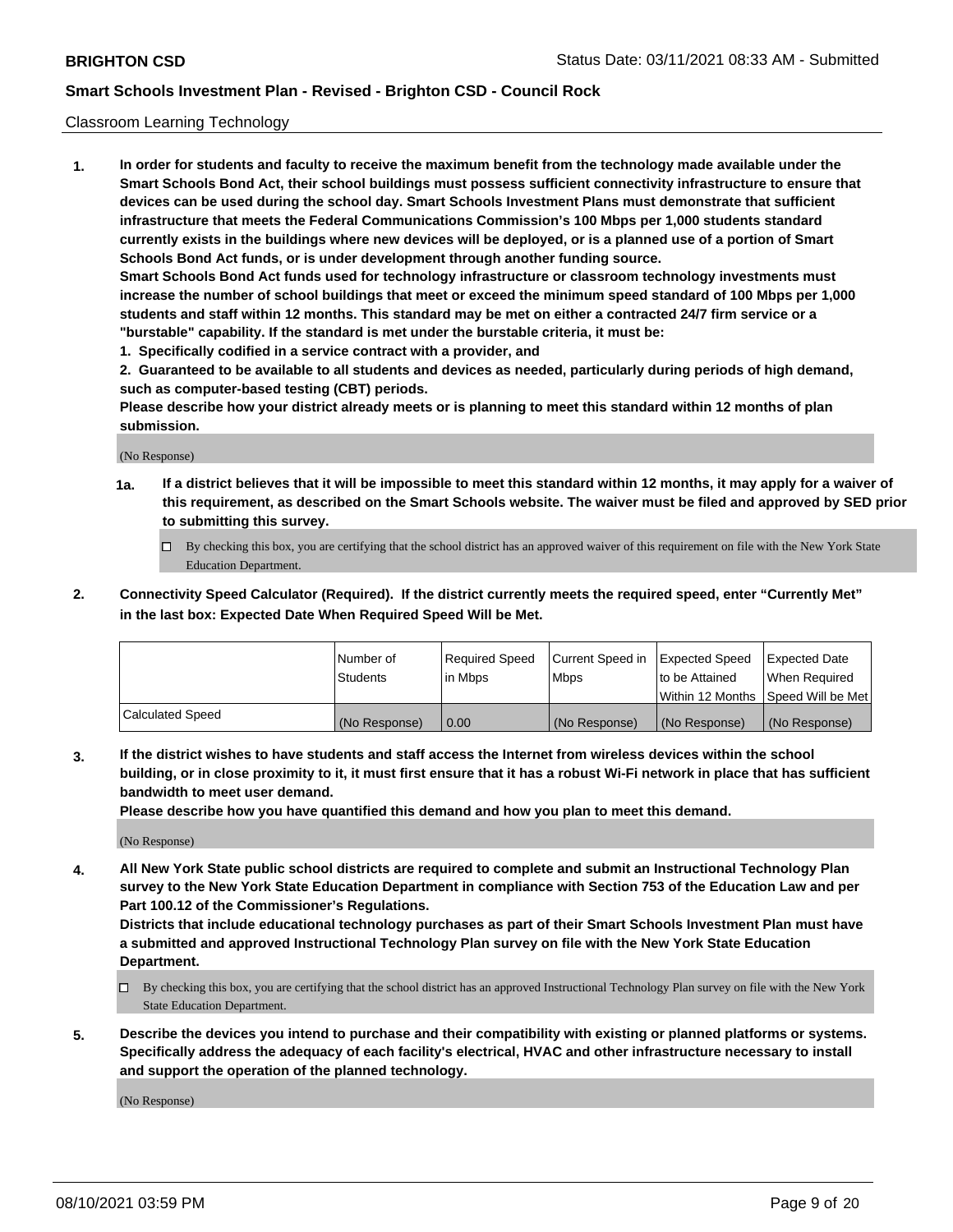#### Classroom Learning Technology

- **6. Describe how the proposed technology purchases will:**
	- **> enhance differentiated instruction;**
	- **> expand student learning inside and outside the classroom;**
	- **> benefit students with disabilities and English language learners; and**
	- **> contribute to the reduction of other learning gaps that have been identified within the district.**

**The expectation is that districts will place a priority on addressing the needs of students who struggle to succeed in a rigorous curriculum. Responses in this section should specifically address this concern and align with the district's Instructional Technology Plan (in particular Question 2 of E. Curriculum and Instruction: "Does the district's instructional technology plan address the needs of students with disabilities to ensure equitable access to instruction, materials and assessments?" and Question 3 of the same section: "Does the district's instructional technology plan address the provision of assistive technology specifically for students with disabilities to ensure access to and participation in the general curriculum?")**

**In addition, describe how the district ensures equitable access to instruction, materials and assessments and participation in the general curriculum for both SWD and English Language Learners/Multilingual Learners (ELL/MLL) students.**

**Please note: If this plan has been identified as a Remote Learning Plan to be submitted and reviewed on an expedited basis, the district should explain how this plan will facilitate remote and hybrid learning, in lieu of responding to the question above.**

(No Response)

**7. Where appropriate, describe how the proposed technology purchases will enhance ongoing communication with parents and other stakeholders and help the district facilitate technology-based regional partnerships, including distance learning and other efforts.**

(No Response)

**8. Describe the district's plan to provide professional development to ensure that administrators, teachers and staff can employ the technology purchased to enhance instruction successfully.**

**Note: This response should be aligned and expanded upon in accordance with your district's response to Question 1 of F. Professional Development of your Instructional Technology Plan: "Please provide a summary of professional development offered to teachers and staff, for the time period covered by this plan, to support technology to enhance teaching and learning. Please include topics, audience and method of delivery within your summary."**

**Please note: If this plan has been identified as a Remote Learning Plan to be submitted and reviewed on an expedited basis, the district should provide a statement confirming that the district has provided or will provide professional development on these devices to its staff, in lieu of responding to the question above.**

(No Response)

- **9. Districts must contact one of the SUNY/CUNY teacher preparation programs listed on the document on the left side of the page that supplies the largest number of the district's new teachers to request advice on innovative uses and best practices at the intersection of pedagogy and educational technology.**
	- By checking this box, you certify that you have contacted the SUNY/CUNY teacher preparation program that supplies the largest number of your new teachers to request advice on these issues.

#### **9a. Please enter the name of the SUNY or CUNY Institution that you contacted.**

(No Response)

**9b. Enter the primary Institution phone number.**

(No Response)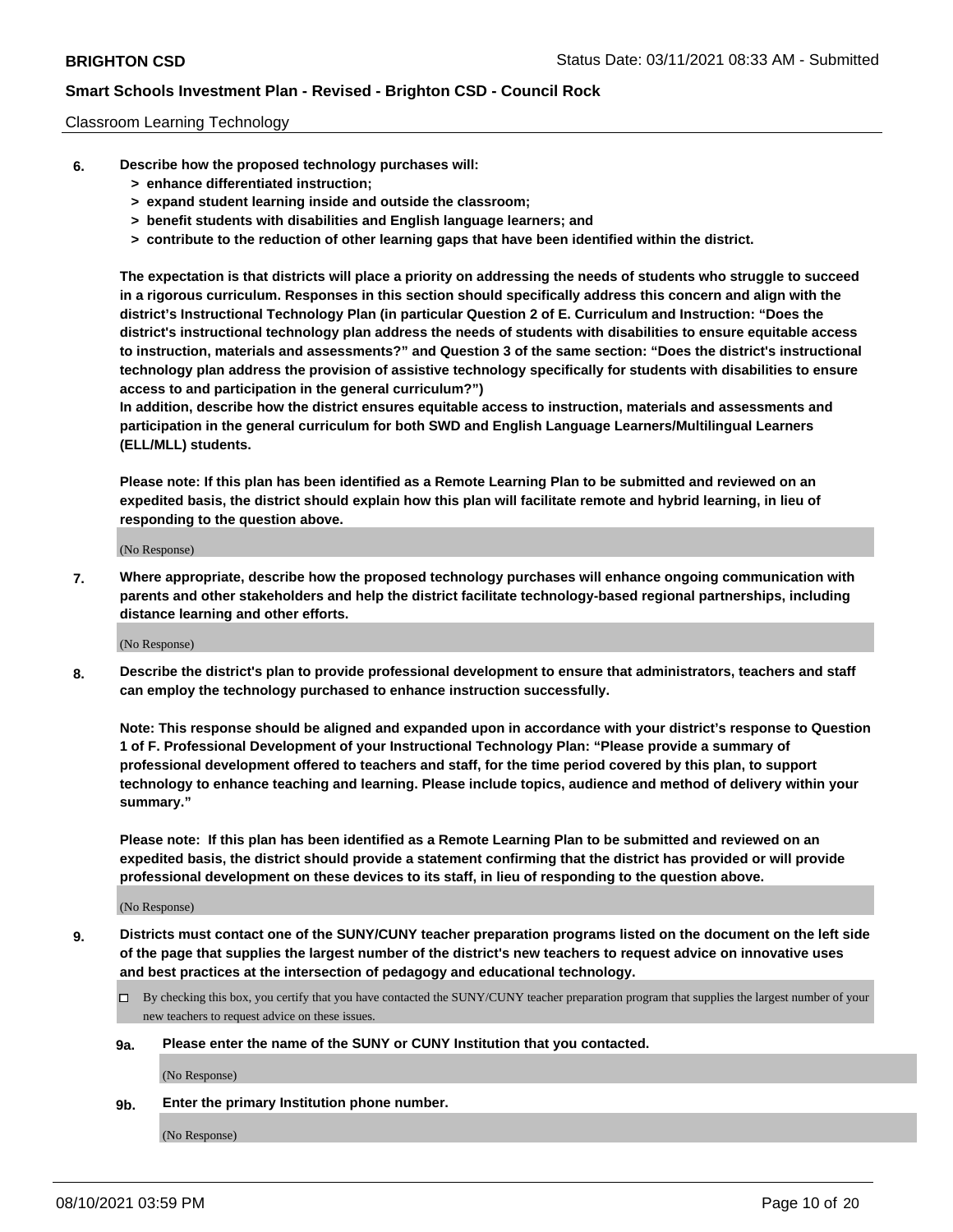Classroom Learning Technology

**9c. Enter the name of the contact person with whom you consulted and/or will be collaborating with on innovative uses of technology and best practices.**

(No Response)

**10. To ensure the sustainability of technology purchases made with Smart Schools funds, districts must demonstrate a long-term plan to maintain and replace technology purchases supported by Smart Schools Bond Act funds. This sustainability plan shall demonstrate a district's capacity to support recurring costs of use that are ineligible for Smart Schools Bond Act funding such as device maintenance, technical support, Internet and wireless fees, maintenance of hotspots, staff professional development, building maintenance and the replacement of incidental items. Further, such a sustainability plan shall include a long-term plan for the replacement of purchased devices and equipment at the end of their useful life with other funding sources.**

 $\square$  By checking this box, you certify that the district has a sustainability plan as described above.

**11. Districts must ensure that devices purchased with Smart Schools Bond funds will be distributed, prepared for use, maintained and supported appropriately. Districts must maintain detailed device inventories in accordance with generally accepted accounting principles.**

By checking this box, you certify that the district has a distribution and inventory management plan and system in place.

**12. Please detail the type, quantity, per unit cost and total cost of the eligible items under each sub-category.**

| Select the allowable expenditure | Item to be Purchased | Quantity      | Cost per Item | <b>Total Cost</b> |
|----------------------------------|----------------------|---------------|---------------|-------------------|
| type.                            |                      |               |               |                   |
| Repeat to add another item under |                      |               |               |                   |
| each type.                       |                      |               |               |                   |
| (No Response)                    | (No Response)        | (No Response) | (No Response) | $\overline{0.00}$ |
|                                  |                      |               | 0.00          |                   |

#### **13. Final 2014-15 BEDS Enrollment to calculate Nonpublic Sharing Requirement (no changes allowed.)**

|              | l Public Enrollment | <b>INonpublic Enrollment</b> | <b>Total Enrollment</b> | <i>Nonpublic</i><br>l Percentage |
|--------------|---------------------|------------------------------|-------------------------|----------------------------------|
| l Enrollment | 3,511               | 2,134                        | 5.645.00                | 37.80                            |

#### **14. If you are submitting an allocation for Classroom Learning Technology complete this table.**

|                          | Public School Sub-Allocation | <b>Estimated Nonpublic Loan</b><br>Amount | Estimated Total Public and<br>Nonpublic Sub-Allocation |
|--------------------------|------------------------------|-------------------------------------------|--------------------------------------------------------|
|                          |                              | (Based on Percentage Above)               |                                                        |
| Interactive Whiteboards  | (No Response)                | 0.00                                      | 0.00                                                   |
| <b>Computer Servers</b>  | (No Response)                | 0.00                                      | 0.00                                                   |
| <b>Desktop Computers</b> | (No Response)                | 0.00                                      | 0.00                                                   |
| <b>Laptop Computers</b>  | (No Response)                | 0.00                                      | 0.00                                                   |
| <b>Tablet Computers</b>  | (No Response)                | 0.00                                      | 0.00                                                   |
| <b>Other Costs</b>       | (No Response)                | 0.00                                      | 0.00                                                   |
| Totals:                  | 0.00                         | 0                                         | 0                                                      |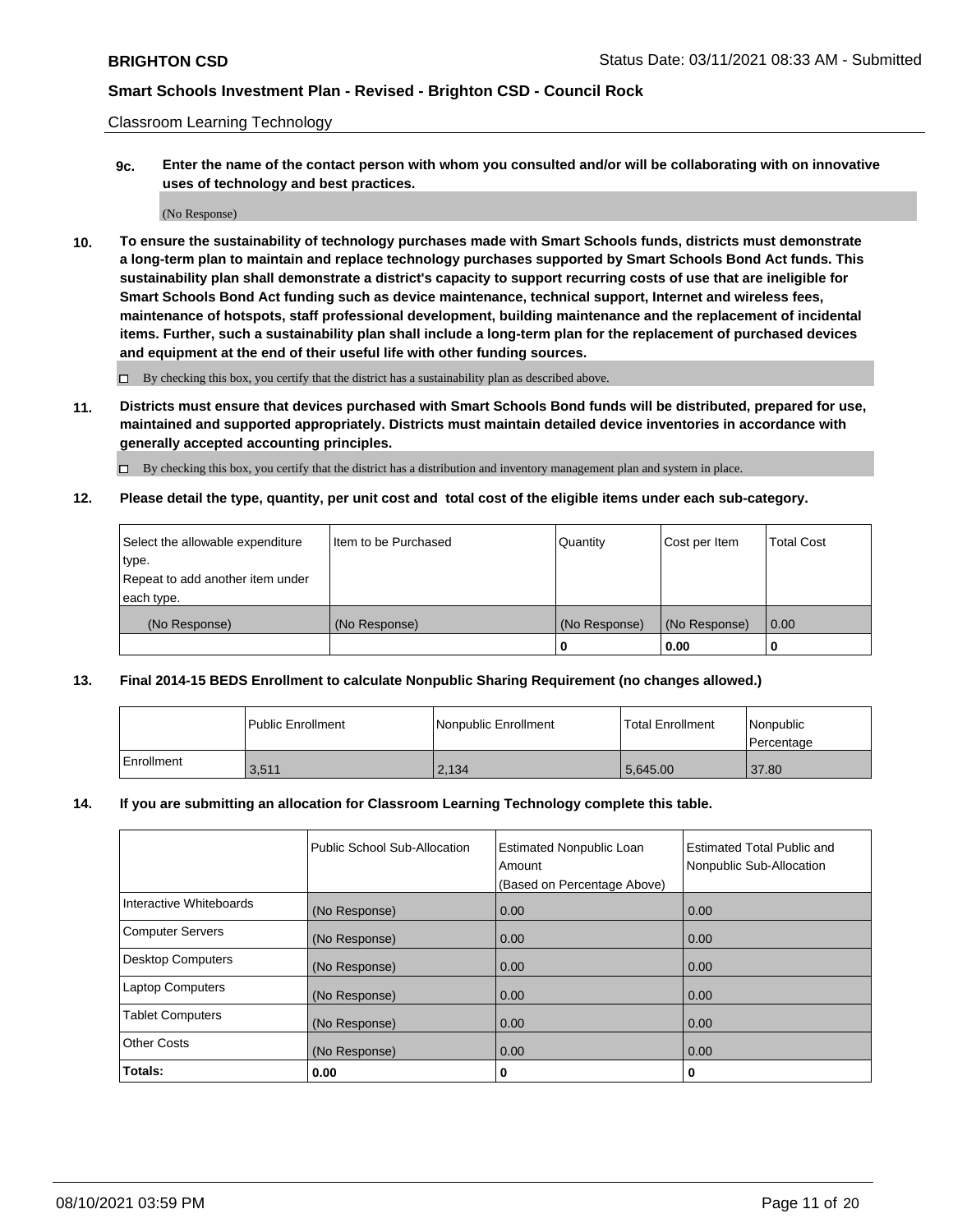#### Pre-Kindergarten Classrooms

**1. Provide information regarding how and where the district is currently serving pre-kindergarten students and justify the need for additional space with enrollment projections over 3 years.**

(No Response)

- **2. Describe the district's plan to construct, enhance or modernize education facilities to accommodate prekindergarten programs. Such plans must include:**
	- **Specific descriptions of what the district intends to do to each space;**
	- **An affirmation that new pre-kindergarten classrooms will contain a minimum of 900 square feet per classroom;**
	- **The number of classrooms involved;**
	- **The approximate construction costs per classroom; and**
	- **Confirmation that the space is district-owned or has a long-term lease that exceeds the probable useful life of the improvements.**

(No Response)

**3. Smart Schools Bond Act funds may only be used for capital construction costs. Describe the type and amount of additional funds that will be required to support ineligible ongoing costs (e.g. instruction, supplies) associated with any additional pre-kindergarten classrooms that the district plans to add.**

(No Response)

**4. All plans and specifications for the erection, repair, enlargement or remodeling of school buildings in any public school district in the State must be reviewed and approved by the Commissioner. Districts that plan capital projects using their Smart Schools Bond Act funds will undergo a Preliminary Review Process by the Office of Facilities Planning.**

**Please indicate on a separate row each project number given to you by the Office of Facilities Planning.**

| Project Number |  |
|----------------|--|
| (No Response)  |  |
|                |  |

**5. Please detail the type, quantity, per unit cost and total cost of the eligible items under each sub-category.**

| Select the allowable expenditure | Item to be purchased | Quantity      | Cost per Item | <b>Total Cost</b> |
|----------------------------------|----------------------|---------------|---------------|-------------------|
| type.                            |                      |               |               |                   |
| Repeat to add another item under |                      |               |               |                   |
| each type.                       |                      |               |               |                   |
| (No Response)                    | (No Response)        | (No Response) | (No Response) | 0.00              |
|                                  |                      | U             | 0.00          |                   |

**6. If you have made an allocation for Pre-Kindergarten Classrooms, complete this table. Note that the calculated Total at the bottom of the table must equal the Total allocation for this category that you entered in the SSIP Overview overall budget.**

|                                          | Sub-Allocation |
|------------------------------------------|----------------|
| Construct Pre-K Classrooms               | (No Response)  |
| Enhance/Modernize Educational Facilities | (No Response)  |
| <b>Other Costs</b>                       | (No Response)  |
| Totals:                                  | 0.00           |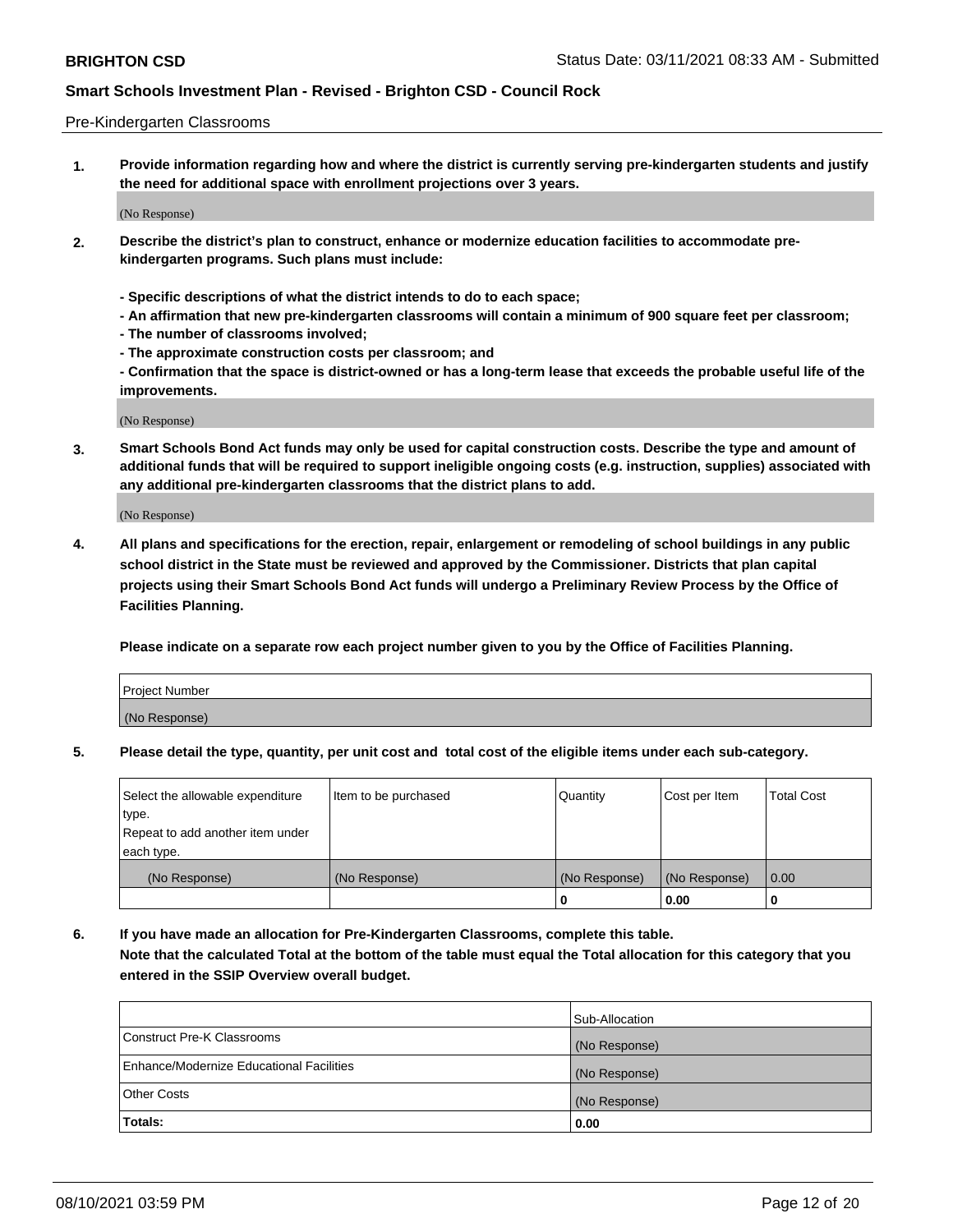Replace Transportable Classrooms

**1. Describe the district's plan to construct, enhance or modernize education facilities to provide high-quality instructional space by replacing transportable classrooms.**

(No Response)

**2. All plans and specifications for the erection, repair, enlargement or remodeling of school buildings in any public school district in the State must be reviewed and approved by the Commissioner. Districts that plan capital projects using their Smart Schools Bond Act funds will undergo a Preliminary Review Process by the Office of Facilities Planning.**

**Please indicate on a separate row each project number given to you by the Office of Facilities Planning.**

| Project Number |  |
|----------------|--|
|                |  |
|                |  |
|                |  |
| (No Response)  |  |
|                |  |
|                |  |

**3. For large projects that seek to blend Smart Schools Bond Act dollars with other funds, please note that Smart Schools Bond Act funds can be allocated on a pro rata basis depending on the number of new classrooms built that directly replace transportable classroom units.**

**If a district seeks to blend Smart Schools Bond Act dollars with other funds describe below what other funds are being used and what portion of the money will be Smart Schools Bond Act funds.**

(No Response)

**4. Please detail the type, quantity, per unit cost and total cost of the eligible items under each sub-category.**

| Select the allowable expenditure | Item to be purchased | Quantity      | Cost per Item | Total Cost |
|----------------------------------|----------------------|---------------|---------------|------------|
| ∣type.                           |                      |               |               |            |
| Repeat to add another item under |                      |               |               |            |
| each type.                       |                      |               |               |            |
| (No Response)                    | (No Response)        | (No Response) | (No Response) | 0.00       |
|                                  |                      | u             | 0.00          |            |

**5. If you have made an allocation for Replace Transportable Classrooms, complete this table. Note that the calculated Total at the bottom of the table must equal the Total allocation for this category that you entered in the SSIP Overview overall budget.**

|                                                | Sub-Allocation |
|------------------------------------------------|----------------|
| Construct New Instructional Space              | (No Response)  |
| Enhance/Modernize Existing Instructional Space | (No Response)  |
| Other Costs                                    | (No Response)  |
| Totals:                                        | 0.00           |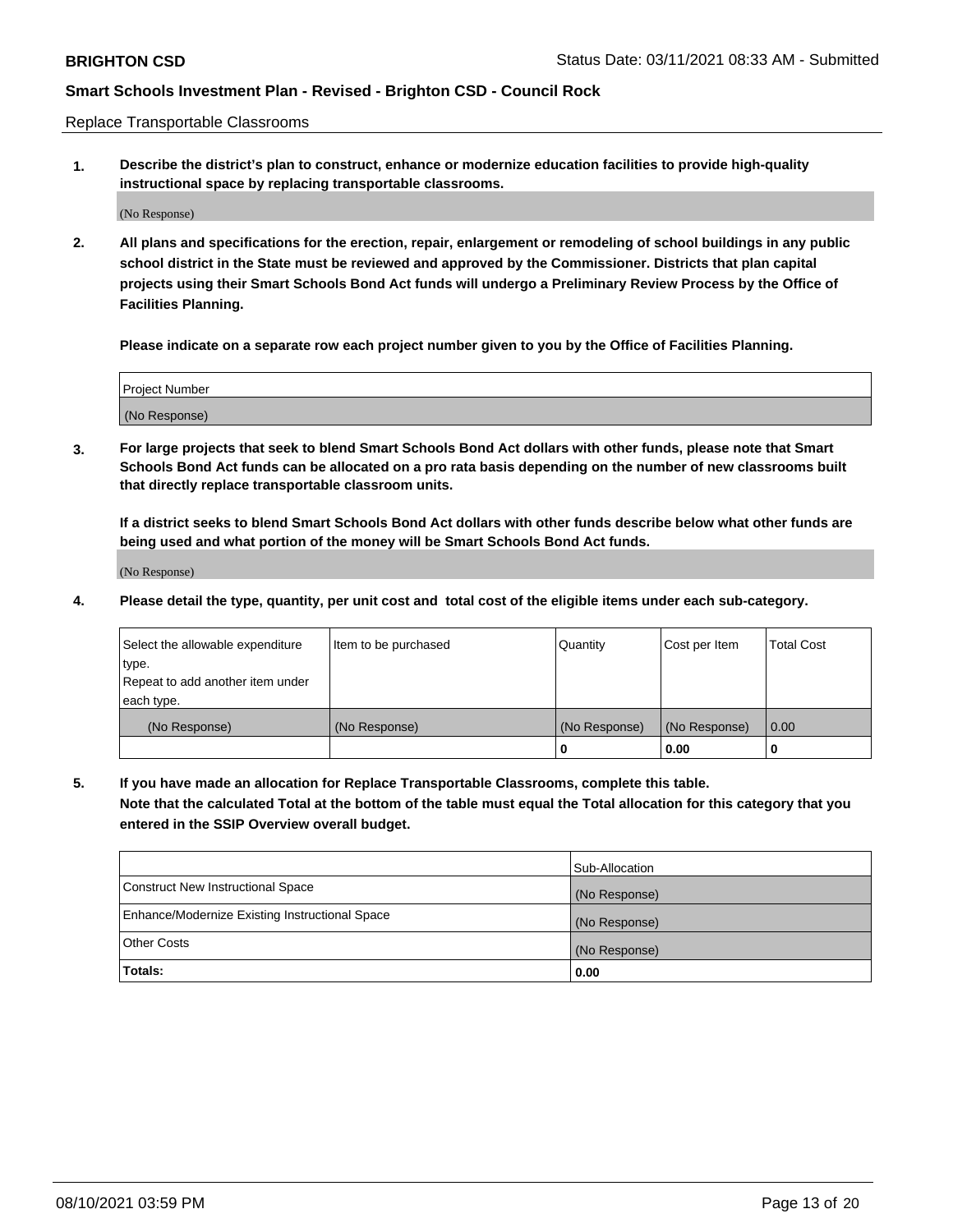#### High-Tech Security Features

### **1. Describe how you intend to use Smart Schools Bond Act funds to install high-tech security features in school buildings and on school campuses.**

The District is proposing to use SMART School funds to construct and outfit a new secure entranceway and vestibule for the Council Rock Primary School. Currently the District maintains a single point of entrance to the building, however, once allowed into the building a visitor has unvetted access to corridors and classroom space. The proposed design of the new construction would allow for visitors to be buzzed in by security or main office staff, screened further in the holding vestibule, and then allowed entry into the main office for check-in. The purchase will include general construction, including door hardening. In addition, the District will be utilizing high tech security equipment and systems to provide secure entrance to new wing being constructed to accommodate full day kindergarten.

**2. All plans and specifications for the erection, repair, enlargement or remodeling of school buildings in any public school district in the State must be reviewed and approved by the Commissioner. Smart Schools plans with any expenditures in the High-Tech Security category require a project number from the Office of Facilities Planning. Districts must submit an SSBA LOI and receive project numbers prior to submitting the SSIP. As indicated on the LOI, some projects may be eligible for a streamlined review and will not require a building permit. Please indicate on a separate row each project number given to you by the Office of Facilities Planning.**

| Project Number |  |
|----------------|--|
| 2601010004020  |  |

#### **3. Was your project deemed eligible for streamlined Review?**

- Yes
- $\boxtimes$  No

#### **4. Include the name and license number of the architect or engineer of record.**

| Name            | License Number |
|-----------------|----------------|
| Joseph Kosiorek | 30219274       |

#### **5. Please detail the type, quantity, per unit cost and total cost of the eligible items under each sub-category.**

| Select the allowable expenditure                                    | Item to be purchased                                                                                         | Quantity       | Cost per Item | <b>Total Cost</b> |
|---------------------------------------------------------------------|--------------------------------------------------------------------------------------------------------------|----------------|---------------|-------------------|
| type.                                                               |                                                                                                              |                |               |                   |
| Repeat to add another item under                                    |                                                                                                              |                |               |                   |
| each type.                                                          |                                                                                                              |                |               |                   |
| <b>Entry Control System</b>                                         | Bosch: TRI-TECH MOTION, 60X80FT<br>OR 25X33FT RANGES, 8-15VDC<br>13MA/25MA MAX, NC RELAY,<br>TAMPER, TROUBLE | $\overline{4}$ | 59.00         | 236.00            |
| <b>Approved Door Hardening</b>                                      | Security door glass lamination                                                                               | 200            | 300.00        | 60,000.00         |
| <b>Entry Control System</b>                                         | Day Automation: 1 in. Recessed Door<br>Contact, Wide-Gap, N.C. Loop                                          | 25             | 13.00         | 325.00            |
| <b>Entry Control System</b>                                         | Day Automation: Security Lockdown<br>Kit, Button with Shield, Back Box,<br>Adapter, and Lockdown Label       | 3              | 481.00        | 1,443.00          |
| <b>Entry Control System</b>                                         | Installation of entry control system                                                                         | 1              | 62,924.00     | 62.924.00         |
| <b>Entry Control System</b>                                         | Bosch: DUAL BATTERY HARNESS<br>1<br><b>FOR BOSCH G SERIES</b>                                                |                | 7.00          | 7.00              |
| <b>Entry Control System</b><br>Bosch: 8 Relay Module for SDI2, Form |                                                                                                              | 1              | 84.00         | 84.00             |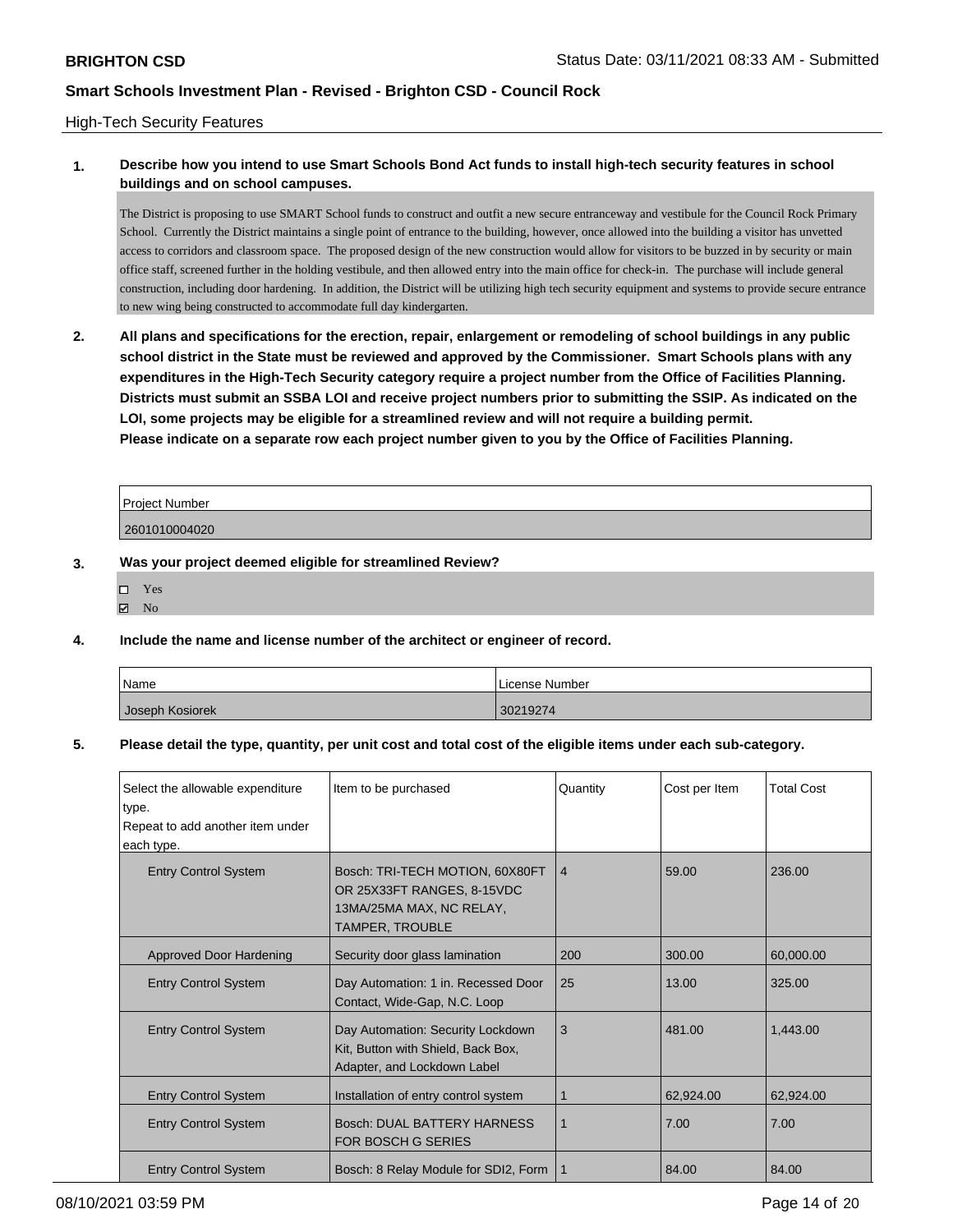High-Tech Security Features

| Select the allowable expenditure<br>type.<br>Repeat to add another item under<br>each type. | Item to be purchased                                                                                                                                                                           | Quantity                 | Cost per Item | <b>Total Cost</b> |  |
|---------------------------------------------------------------------------------------------|------------------------------------------------------------------------------------------------------------------------------------------------------------------------------------------------|--------------------------|---------------|-------------------|--|
|                                                                                             | C, 1 A @ 5-24 Vdc, Modular<br>Interconnect                                                                                                                                                     |                          |               |                   |  |
| <b>Entry Control System</b>                                                                 | Bosch: CONDUIT BACKBOX<br><b>COMMAND CENTER OFF-WHITE</b>                                                                                                                                      | 1                        | 9.00          | 9.00              |  |
| <b>Entry Control System</b>                                                                 | Day Automation: 1 in. Recessed Door<br>Contact with Second Reed, Wide-Gap,<br>N.C. Loop                                                                                                        | 25                       | 34.00         | 850.00            |  |
| <b>Entry Control System</b>                                                                 | Day Automation: Interior IP Camera<br><b>Termination Kit</b>                                                                                                                                   | 12                       | 27.00         | 324.00            |  |
| <b>Entry Control System</b>                                                                 | Bosch: STANDARD ENCLOSURE<br><b>LOCK AND KEY SET</b>                                                                                                                                           | $\mathbf{1}$             | 3.00          | 3.00              |  |
| <b>Entry Control System</b>                                                                 | Avigilon: 2-Reader Interface Module,<br>Mag or Wiegand, 8 In, 6 Rlys (Mercury<br>MR52)                                                                                                         | 570.00                   | 5,130.00      |                   |  |
| <b>Entry Control System</b>                                                                 | Axis: A8004-VE IP Video Door Station, 3<br>2-way Communication w/Remote Entry<br>Control                                                                                                       |                          | 1,224.00      | 3,672.00          |  |
| <b>Electronic Security System</b>                                                           | Avigilon: 3.0 Megapixel WDR,<br>LightCatcher, Day/Night, Indoor Dome,<br>3-9mm f/1.3 P-iris lens, Integrated IR,<br>Self-Learning Video Analytics                                              | $\overline{4}$           | 792.00        | 3,168.00          |  |
| <b>Electronic Security System</b>                                                           | Avigilon: 5.0 Megapixel, LightCatcher,<br>Indoor Dome, 4.3-8mm f/1.8 P-iris<br>lens, Integrated IR, Self-Learning<br><b>Video Analytics</b>                                                    | 8                        | 899.00        | 7,192.00          |  |
| <b>Electronic Security System</b>                                                           | vigilon: Optional PoE+ power module,<br>Powers full camera enclosure features<br>& camera with a single Ethernet<br>connection                                                                 |                          | 210.00        | 210.00            |  |
| <b>Entry Control System</b>                                                                 | Day Automation: SAS CP, 12                                                                                                                                                                     | 6                        | 405.00        | 2,430.00          |  |
| <b>Other Costs</b>                                                                          | <b>Professional Services for</b><br>Engineering/Programming/Proj<br>Management/Checkout                                                                                                        | 1                        | 53,671.00     | 53,671.00         |  |
| <b>Electronic Security System</b>                                                           | Avigilon: Large Format Enclosure for<br>$\mathbf{1}$<br>HD IP Pro Cameras with<br>12VDC/24VAC Heater, Wall Bracket<br>and Sunshield, Max combined camera<br>and lens length is 12.8" (32.5 cm) |                          | 371.00        | 371.00            |  |
| <b>Entry Control System</b>                                                                 | Day Automation: Access/HVAC CP, 24   5                                                                                                                                                         |                          | 779.00        | 3,895.00          |  |
| <b>Entry Control System</b>                                                                 | Insignia: 2.0 Stereo Computer Speaker   3<br>System (2-piece), Black                                                                                                                           |                          | 21.00         | 63.00             |  |
| <b>Electronic Security System</b>                                                           | Avigilon: ACC 6 Enterprise license for                                                                                                                                                         | 28<br>300.00<br>8,400.00 |               |                   |  |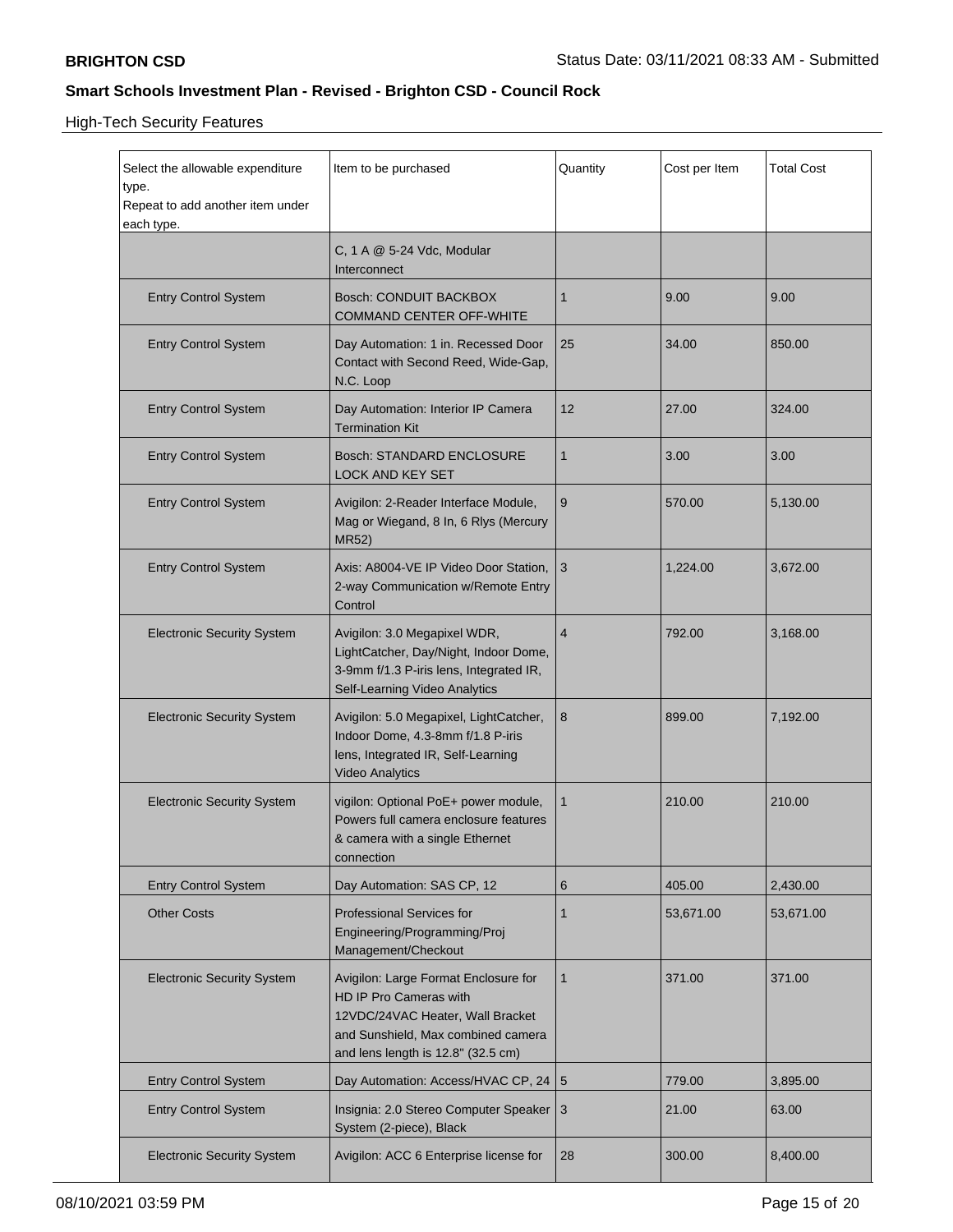High-Tech Security Features

| Select the allowable expenditure<br>type.<br>Repeat to add another item under<br>each type. | Item to be purchased                                                                                                 | Quantity                       | Cost per Item  | <b>Total Cost</b> |  |
|---------------------------------------------------------------------------------------------|----------------------------------------------------------------------------------------------------------------------|--------------------------------|----------------|-------------------|--|
|                                                                                             | up to 1 camera channels                                                                                              |                                |                |                   |  |
| <b>Electronic Security System</b>                                                           | Avigilon: 5.0 Megapixel, LightCatcher,<br>4.3-8mm f/1.8 P-iris lens, Integrated<br>IR, Self-Learning Video Analytics | 12                             | 1,034.00       | 12,408.00         |  |
| <b>Entry Control System</b>                                                                 | <b>Bosch: WALL MOUNT TRITECH</b><br>MOTION 100FT. X 8.6 FT. CURTAIN<br><b>DETECTOR</b>                               | 8                              | 70.00          | 560.00            |  |
| <b>Electronic Security System</b>                                                           | Avigilon: Enterprise Web-Based PACS<br>Virtual Appliance for 16 Readers<br>(Accessories Included)                    | 2                              | 2,238.00       | 4,476.00          |  |
| <b>Entry Control System</b>                                                                 | Bosch: Plug-In Telephone<br>Communicator                                                                             | 1                              | 38.00<br>38.00 |                   |  |
| <b>Entry Control System</b>                                                                 | Bosch: REMOTE PROGRAMMING<br>SOFTWARE LITE KIT FOR BOSCH<br><b>INTRUSION PANELS, CD &amp; USB-KEY</b>                | $\mathbf{1}$                   | 347.00         | 347.00            |  |
| <b>Entry Control System</b>                                                                 | Bosch: SDI2 Poppit Module for<br>B9500G Panels                                                                       | $\mathbf{1}$                   | 58.00          | 58.00             |  |
| <b>Electronic Security System</b>                                                           | Avigilon: 5K (16 MP) H.264 HD Pro<br>with LightCatcher Technology                                                    | 1                              | 6,713.00       | 6,713.00          |  |
| <b>Electronic Security System</b>                                                           | Avigilon: 2-Reader Interface Module, 8<br>In, 4 Out, RS485 Out, 12-24 Vdc<br>(Mercury MR1502)                        | 5                              | 1,034.00       | 5,170.00          |  |
| <b>Entry Control System</b>                                                                 | Day Automation: 1 in. Recessed Door<br>Contact with 2k Ohm Embedded<br>Resistors, Wide-Gap, N.C. Loop                | 25                             | 19.00          | 475.00            |  |
| <b>Entry Control System</b>                                                                 | Bosch: BOSCH G SERIES POPIT/CIM<br>MODULE, NO TAMPER                                                                 | 40                             | 21.00          | 840.00            |  |
| <b>Entry Control System</b>                                                                 | Day Automation: 3 in. Track Mount<br>Contact, Wide-Gap w/ 3 ft. Armor<br>Cable, N.C. Loop                            | $\mathbf{1}$                   | 48.00          | 48.00             |  |
| <b>Entry Control System</b>                                                                 | Powersonic: 12 Vdc 7 AH Battery                                                                                      | $\overline{2}$                 | 17.00          | 34.00             |  |
| <b>Entry Control System</b>                                                                 | HID: DuoProx II Cards, PVC, Prog,<br>White, Seq Int/Seq NM Ext Inkjetted,<br>NSP, 26b, 100-pack                      | $\sqrt{2}$                     | 551.00         | 1,102.00          |  |
| <b>Entry Control System</b>                                                                 | HID: iClass/multiClass SE R40/RP40<br>Reader, HID Prox, Legacy, Wiegand,<br><b>Black</b>                             | 25<br>254.00                   |                | 6,350.00          |  |
| <b>Entry Control System</b>                                                                 | Bosch: 16"x16"x3.5" White Steel<br>Enclosure for B8512G Control Panels                                               | $\mathbf{1}$<br>29.00<br>29.00 |                |                   |  |
| <b>Entry Control System</b>                                                                 | Day Automation: Exterior IP Camera<br><b>Termination Kit</b>                                                         | 13                             | 98.00          | 1,274.00          |  |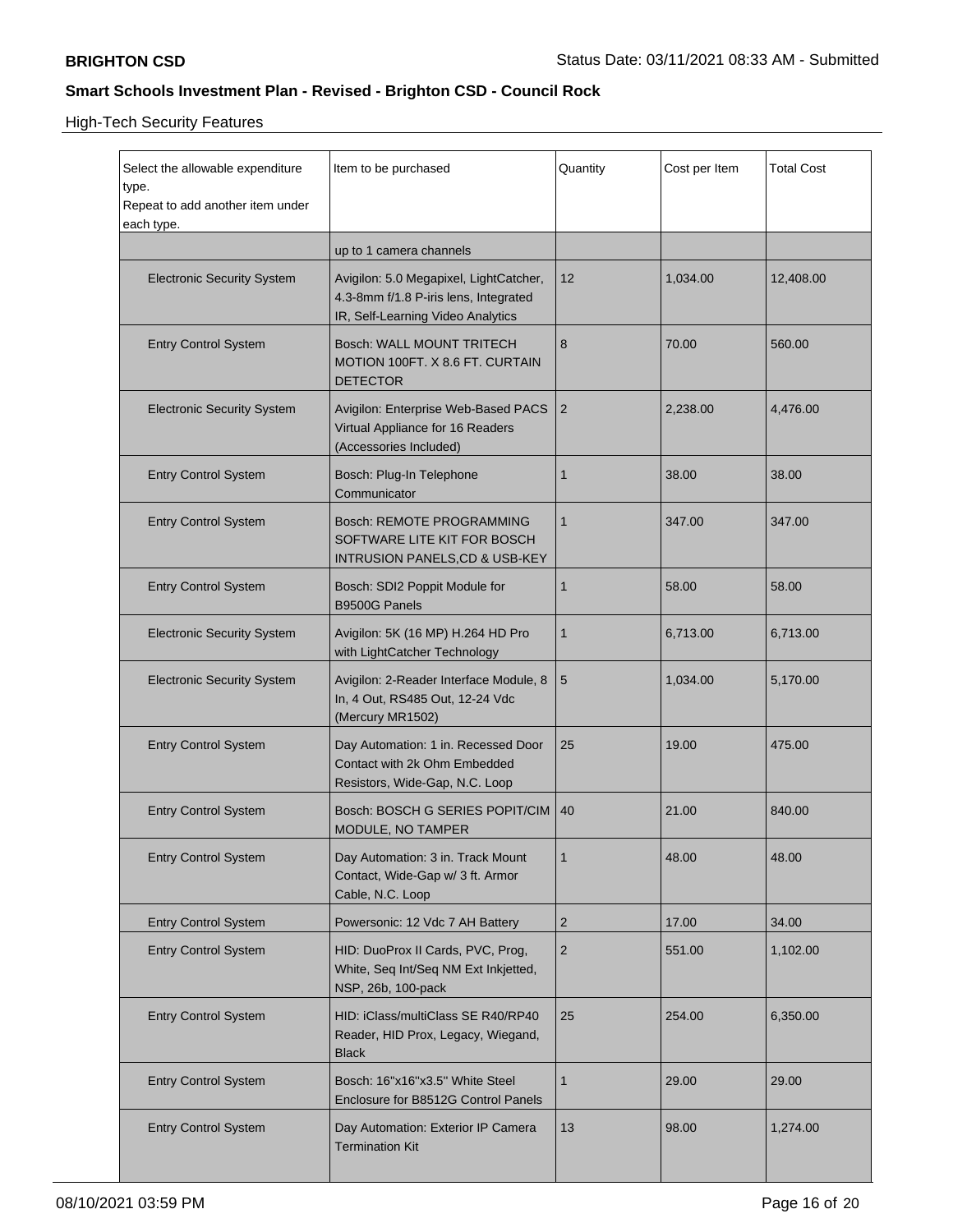High-Tech Security Features

| Select the allowable expenditure<br>type.<br>Repeat to add another item under<br>each type. | Item to be purchased                                                                                                   | Quantity                  | Cost per Item | <b>Total Cost</b> |  |
|---------------------------------------------------------------------------------------------|------------------------------------------------------------------------------------------------------------------------|---------------------------|---------------|-------------------|--|
| <b>Entry Control System</b>                                                                 | Samson: Go Mic Portable USB<br>Microphone with Software                                                                | 3                         | 57.00         | 171.00            |  |
| <b>Entry Control System</b>                                                                 | Revere Industries: UL RJ31X Block<br>and Cable Kit                                                                     | $\mathbf{1}$              | 3.00          | 3.00              |  |
| <b>Electronic Security System</b>                                                           | Avigilon: Junction box for the H4A-BO-<br><b>IR HD Bullet Cameras</b>                                                  | 12                        | 81.00         | 972.00            |  |
| <b>Electronic Security System</b>                                                           | Avigilon: Reinforcing wall mount<br>adapter for ES-HD-HWS-SM, ES-HD-<br>HWS, ES-HD-CWS, ES-HD-HWS-LG<br>& ES-HD-CWS-LG | 34.00                     | 34.00         |                   |  |
| <b>Entry Control System</b>                                                                 | Bosch: BOSCH G SERIES KEYPAD, 4 2<br>WIRE COMBUS POWERED, OFF-<br>WHITE, .25A @ 12VDC                                  |                           | 190.00        |                   |  |
| <b>Entry Control System</b>                                                                 | 2N: External IP Relay, 4 Outputs, PoE                                                                                  | $\ensuremath{\mathsf{3}}$ | 215.00        | 645.00            |  |
| <b>Entry Control System</b>                                                                 | <b>Bosch: Intrusion Detection Control</b><br>Panel, PC Board Only, Replacement<br>for B series                         | $\mathbf{1}$              | 489.00        | 489.00            |  |
| <b>Entry Control System</b>                                                                 | Day Automation: 1 in. Recessed Door<br>Contact with 2k Ohm Embedded<br>Resistors & 2nd Reed, Wide-Gap, N.C.<br>Loop    | 25                        | 40.00         | 1,000.00          |  |
| <b>Electronic Security System</b>                                                           | Avigilon: Single port Gigabit 802.3at<br>PoE Plus injector, Class 4 - NA power<br>cord                                 | $\mathbf{1}$              | 68.00         | 68.00             |  |
| <b>Electronic Security System</b>                                                           | Avigilon: Canon, 50mm, f/1.4, Auto-Iris                                                                                | $\mathbf{1}$              | 750.00        | 750.00            |  |
| <b>Entry Control System</b>                                                                 | Functional Devices: RIB Rly, 10 Amp,<br>SPDT, 10-30 Vac/dc/120 Vac Coil                                                | 25<br>15.00               |               | 375.00            |  |
| <b>Entry Control System</b>                                                                 | Bosch: Trim Plate for Mounting DS160<br><b>REX</b>                                                                     | 25                        | 25.00<br>1.00 |                   |  |
| <b>Entry Control System</b>                                                                 | Bosch: PASSIVE INFRARED REX, 12<br>25<br>61.00<br>TO 30VDC, 26MA, SURFACE<br>MOUNT, FORM C CONTACTS                    |                           |               | 1,525.00          |  |
| <b>Entry Control System</b>                                                                 | DSC Security: 16.5 VAC 40 VA 2.5 A<br>Plug-In Transformer                                                              | $\mathbf{1}$              | 11.00         | 11.00             |  |
| <b>Electronic Security System</b>                                                           | Installation - Electronic Security<br>System                                                                           | $\mathbf{1}$              | 71,451.00     | 71,451.00         |  |
|                                                                                             |                                                                                                                        | 610                       | 209,218.00    | 332,228           |  |

**6. If you have made an allocation for High-Tech Security Features, complete this table. Enter each Sub-category Public Allocation based on the the expenditures listed in Table #5.**

Sub-Allocation Capital-Intensive Security Project (Standard Review)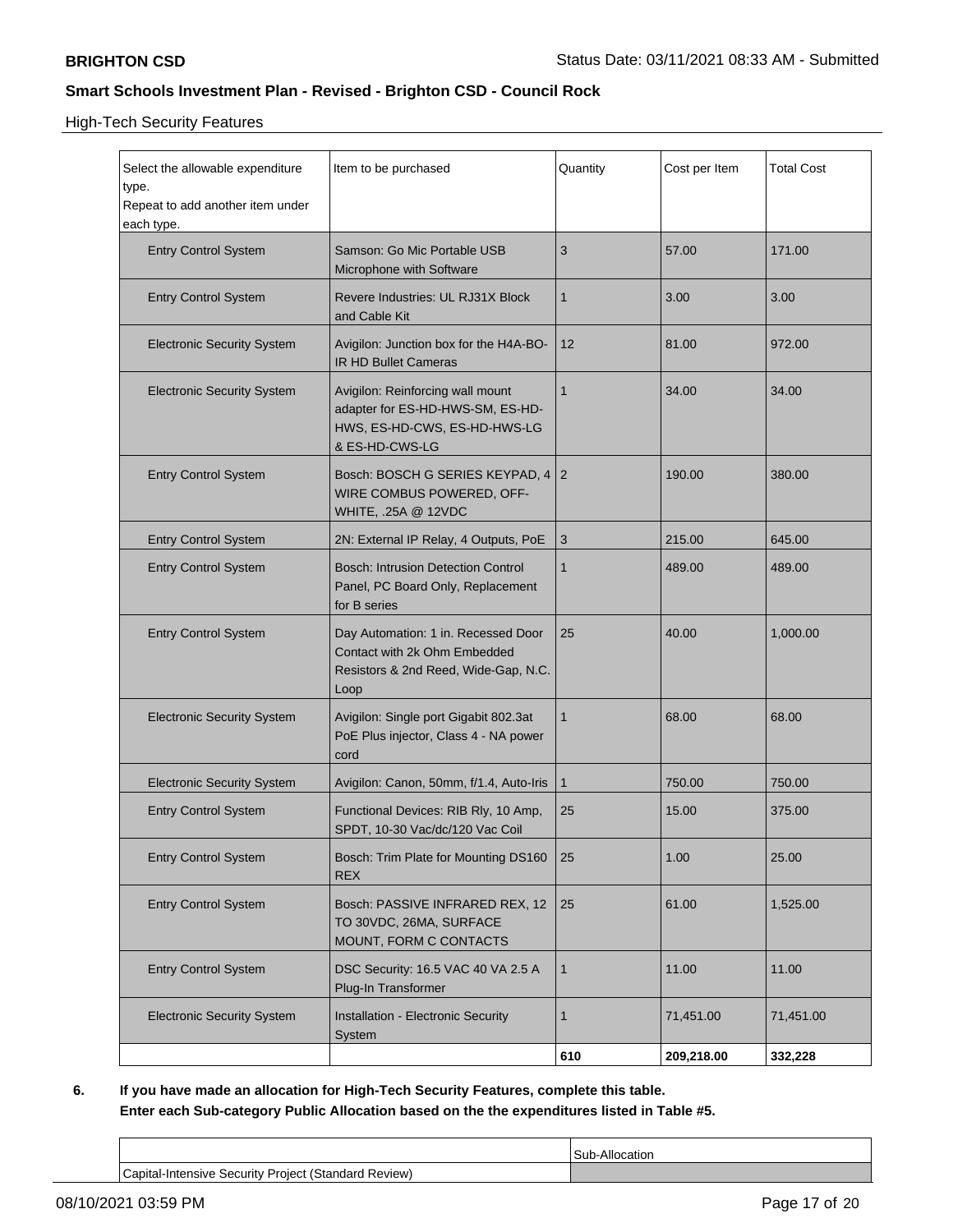High-Tech Security Features

|                                 | Sub-Allocation |
|---------------------------------|----------------|
|                                 | 0.00           |
| Electronic Security System      | 121,383.00     |
| <b>Entry Control System</b>     | 97,174.00      |
| Approved Door Hardening Project | 60,000.00      |
| <b>Other Costs</b>              | 53,671.00      |
| Totals:                         | 332,228.00     |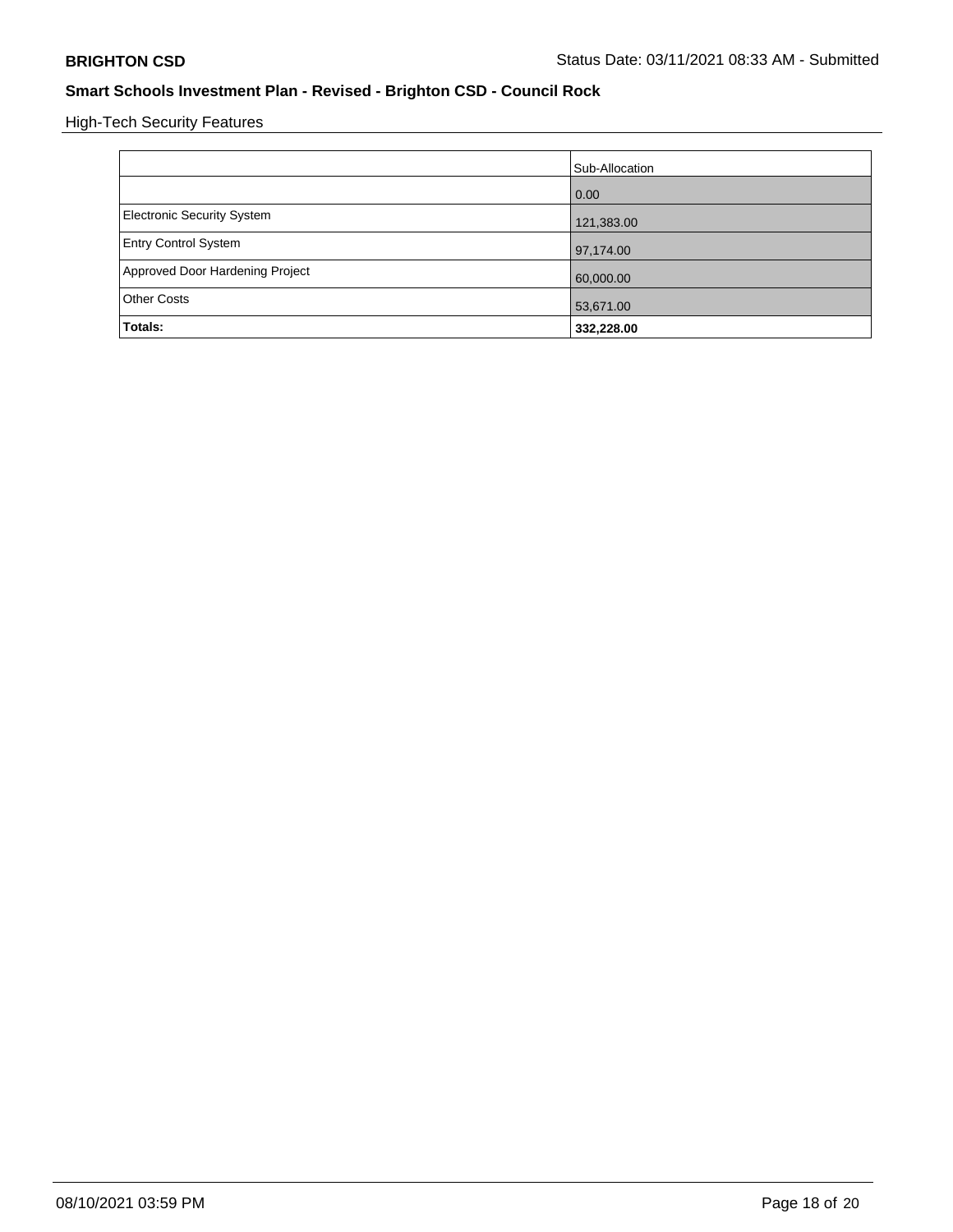Non-Public Schools

**1. Describe your plan to utilize SSBA funds to purchase devices and loan to the nonpublic schools within your district. Please specify what devices have been requested by the nonpublic schools. If the nonpublic schools have not finalized requests, the district should provide the date nonpublic schools will submit the request by.**

**Please note: If this plan has been identified as a Remote Learning Plan to be submitted and reviewed on an expedited basis, the district should state that they will reach out to the nonpublic schools upon submission of the application, in lieu of responding to the question above.**

(No Response)

**2. A final Smart Schools Investment Plan cannot be approved until school authorities have adopted regulations specifying the date by which requests from nonpublic schools for the purchase and loan of Smart Schools Bond Act classroom technology must be received by the district.**

By checking this box, you certify that you have such a plan and associated regulations in place that have been made public.

**2a. Please enter the date each year nonpublic schools must request loanable items from the school district. This date cannot be earlier than June 1 of the previous school year.**

(No Response)

#### **3. Final 2014-15 BEDS Enrollment to calculate Nonpublic Sharing Requirement (no changes allowed.)**

|              | <b>Public Enrollment</b> | <b>Nonpublic Enrollment</b> | Total Enrollment | Nonpublic Percentage |
|--------------|--------------------------|-----------------------------|------------------|----------------------|
| l Enrollment | 3,511                    | 2.134                       | 5.645.00         | 37.80                |

#### **4. Nonpublic Loan Calculator**

|                                                           | Loanable       | Loanable   | Additional       | l Estimated | Previously       | Cumulative | <b>Final Per</b> | <b>Final Total</b> |
|-----------------------------------------------------------|----------------|------------|------------------|-------------|------------------|------------|------------------|--------------------|
|                                                           | School         | Classroom  | Nonpublic        | Per Pupil   | Approved         | Per Pupil  | Pupil Loan       | Loan               |
|                                                           | l Connectivitv | Technology | Loan             | Amount -    | <b>Per Pupil</b> | Loan       | Amount -         | Amount -           |
|                                                           |                |            | (Optional)       | This Plan   | Amount(s)        | Amount     | This Plan        | This Plan          |
| Required Nonpublic<br>Loan                                | 0.00           | 0.00       |                  | 0.00        | 0.00             | 0.00       | 0.00             | 0.00               |
| Final Adjusted Loan  <br>- (If additional loan<br> funds) | 0.00           | 0.00       | (No<br>Response) | 0.00        | 0.00             | 0.00       | 0.00             | 0.00               |

#### **5. Nonpublic Share**

|                                          | Final Per Pupil Amount | Final Nonpublic Loan Amount |
|------------------------------------------|------------------------|-----------------------------|
| Pending and Previously<br>Approved Plans | 0.00                   | 0.00                        |
| This Plan                                | 0.00                   | 0.00                        |
| Total                                    | 0.00                   | 0.00                        |

#### **6. Distribution of Nonpublic Loan Amount by School**

| Nonpublic School Name                         | 2018-19 K-12 Enrollment | Special Ed School? If Yes, not eligible |  |  |
|-----------------------------------------------|-------------------------|-----------------------------------------|--|--|
| DESTINY CHRISTIAN SCH AND<br><b>PRESCHOOL</b> | 133                     | <b>No</b>                               |  |  |
| HARLEY SCHOOL (THE)                           | 434                     | <b>No</b>                               |  |  |
| <b>HILLEL COMMUNITY DAY SCHOOL</b>            | 75                      | <b>No</b>                               |  |  |
| MARY CARIOLA CENTER-EAST AVE                  |                         | <b>No</b>                               |  |  |